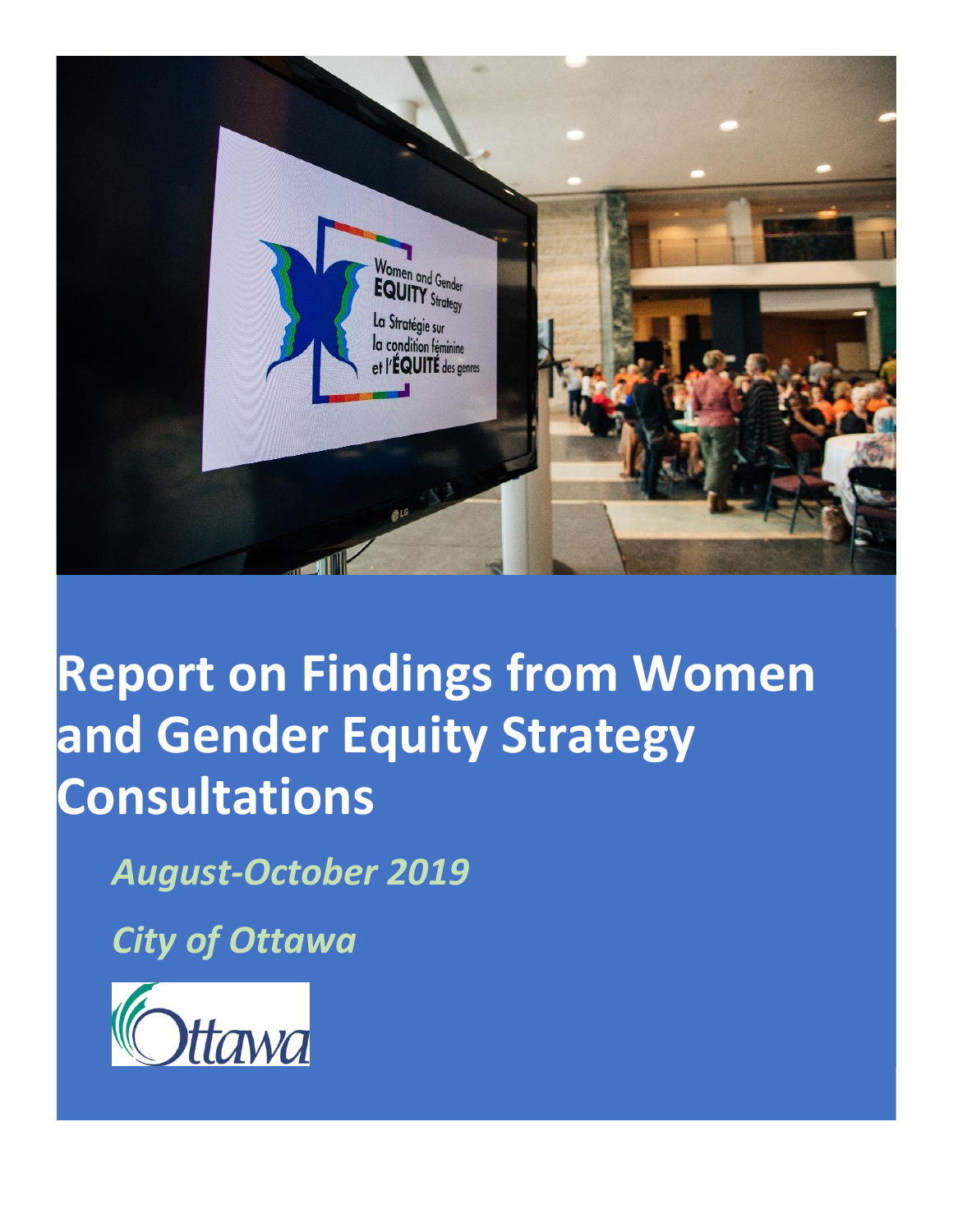



# **Contents**

| Gender Inclusive City: Women and Gender Issues and Barriers for City Staff 13 |  |
|-------------------------------------------------------------------------------|--|
| Gender Inclusive City: Women and Gender Issues and Barriers for Residents  14 |  |
|                                                                               |  |
|                                                                               |  |
|                                                                               |  |
|                                                                               |  |
|                                                                               |  |
|                                                                               |  |
|                                                                               |  |
|                                                                               |  |
|                                                                               |  |
|                                                                               |  |
|                                                                               |  |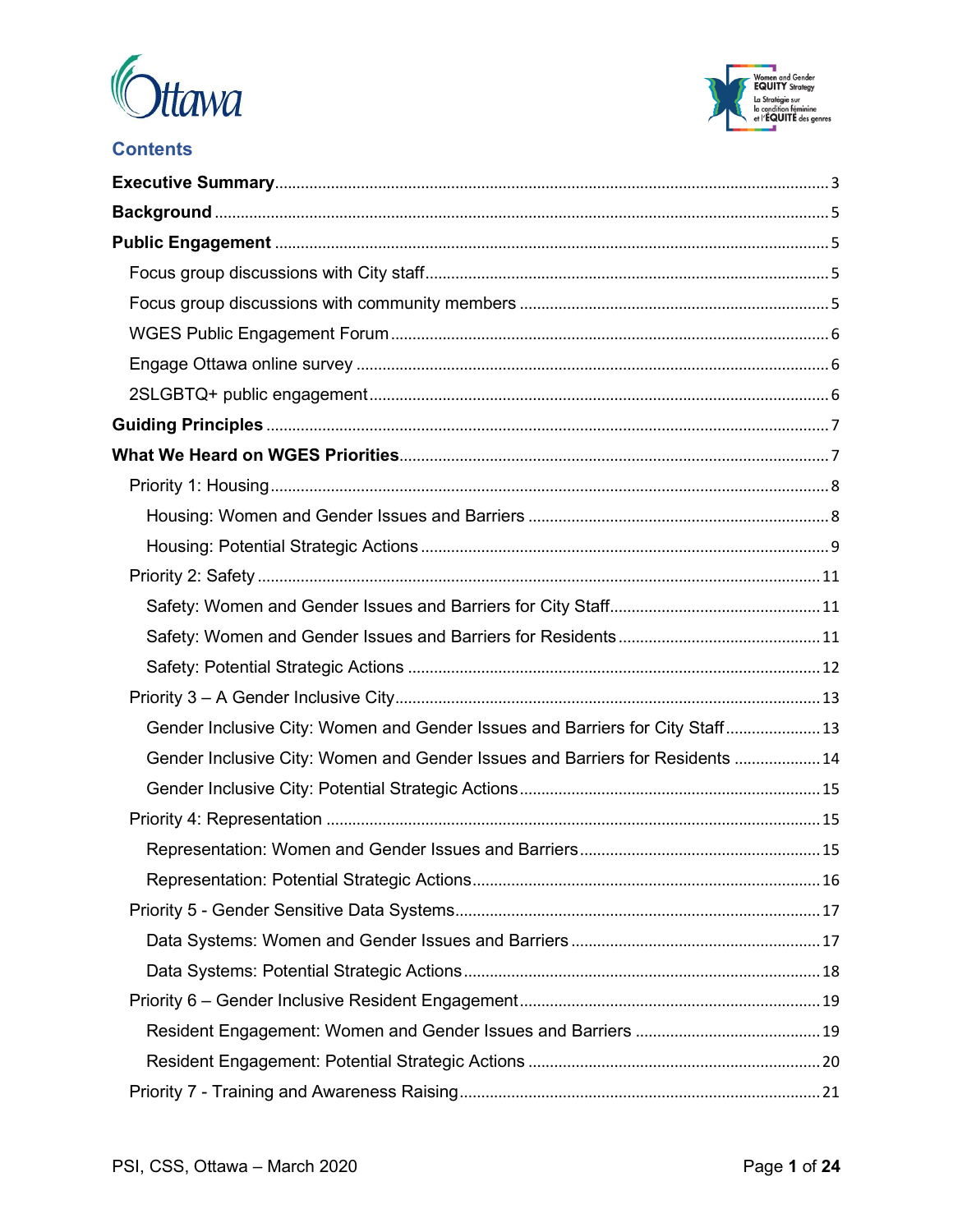

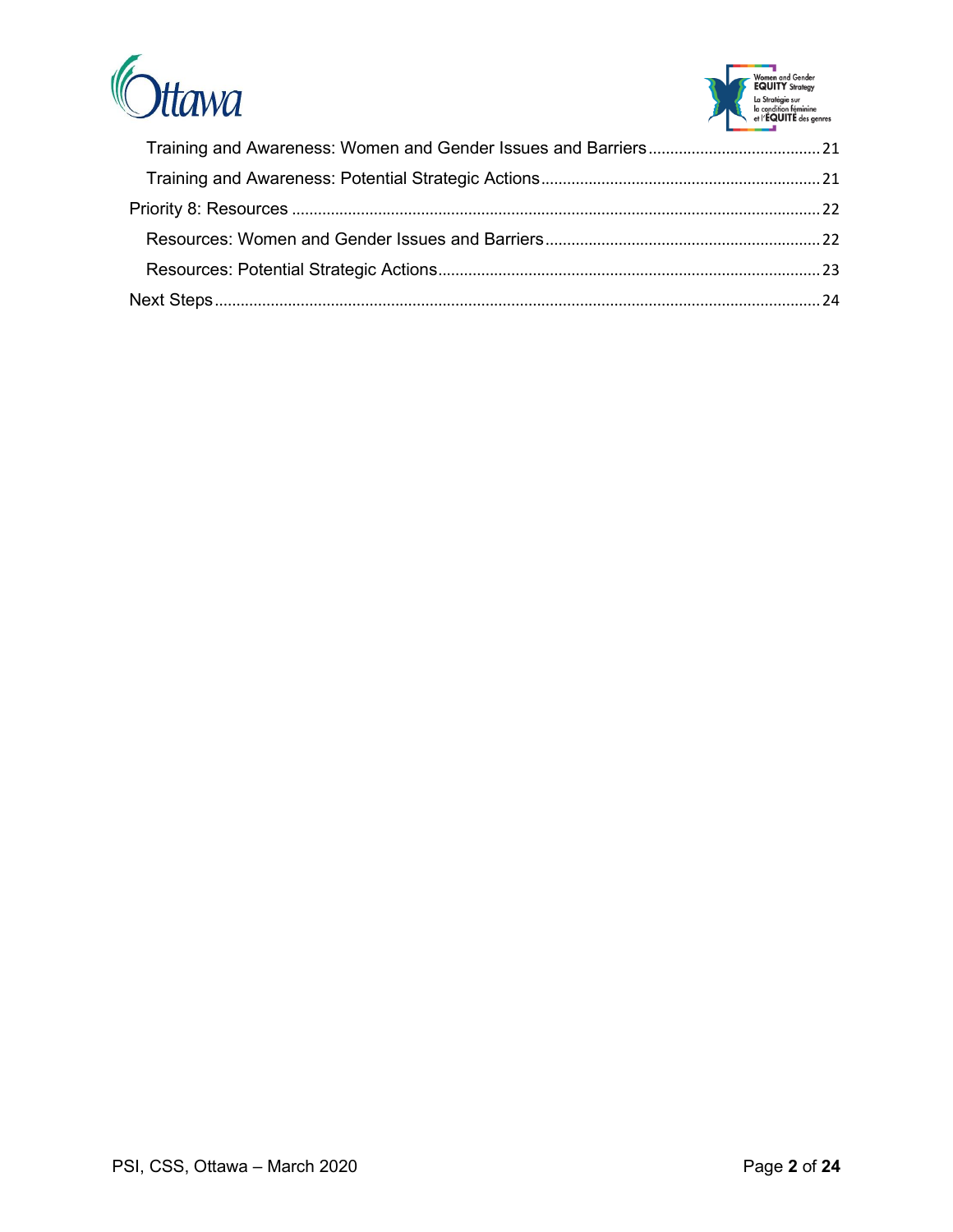



## <span id="page-3-0"></span>**Executive Summary**

In 2018, Ottawa City Councillors Deans and McKenney, in collaboration with City for All Women Initiative (CAWI) and other community organizations and networks, advocated for a focus on women and gender issues in the City's decision-making structures, workforce, policies, programs and services. On December 5, 2018, Ottawa City Council approved the development of a Women and Gender Equity Strategy (WGES) and appointed a Council Liaison for Women and Gender Equity. The Strategy is a long-term commitment to addressing women and gender equity gaps and barriers in municipal policies, strategies, services and workforce.

Upon the recruitment of a Women and Gender Equity Specialist in June 2019, a broad and comprehensive WGES public engagement plan was designed to solicit the perspectives of both City staff and equity seeking community groups. Input was received from more than **590** staff and residents on existing women and gender gaps and needs and WGES priorities, as follows:

- 1. **70** City staff participated in focused discussions (August 2019);
- 2. **150** community members from equity seeking groups participated in focused discussions (August to October 2019);
- 3. **170** residents participated in WEGS Public Engagement Forum (Sept. 30, 2019);
- 4. **150** residents participated in a bilingual Engage Ottawa online survey (September and October 2019); and
- 5. **150** residents attended 2SLGBTQ+ Public Forum (January 2020).

Eight thematic priorities emerged from what was heard from City staff and residents. Several priorities were focused on specific issues or related to City service areas: housing, safety, gender inclusive city and representation. The other priorities apply across the focused priorities and can be implemented at Corporate level. These crosscutting priorities were gender-sensitive data systems, gender inclusive resident engagement, training and awareness raising and resources.

1. **Housing** emerged as the service area of focus for WGES with the highest priority. Lack of emergency and affordable housing disproportionately affects women and girls, especially Indigenous and senior, and gender diverse people. Women from Indigenous and immigrant backgrounds and transwomen continue to experience stigma and discrimination from some Housing frontline staff. Use of a gender lens in Housing processes and procedures is key to ensure that women, especially from equities seeking groups, are prioritized.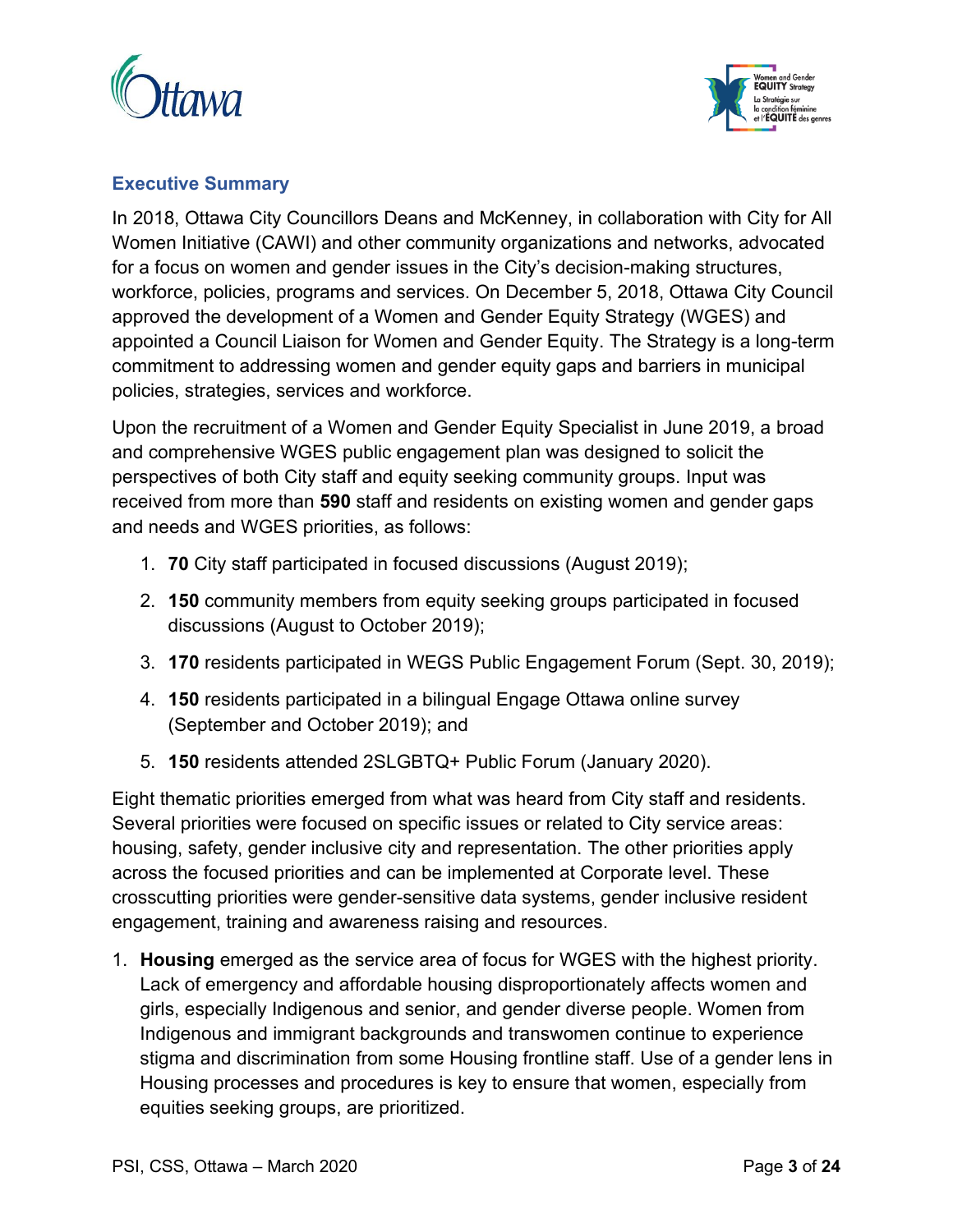



- 2. **Safety** emerged as an important issue for women and gender diverse persons. Women working in City male dominated service areas, in non-office jobs, and on night shifts do not always feel safe. Effective policies on sexual and gender-based violence, including a solid and transparent accountability mechanism, need to be in place to educate City staff and motivate survivors to report violence.
- 3. A **gender inclusive City** is a commitment that would allow persons of all genders to access services equitably and participate fully in society. The City is not perceived as welcoming by persons from all gender groups. Lack of explicit messaging on gender diversity, lack of gender-neutral washrooms and stigma from some frontline staff prevent gender diverse persons from fully engaging in City facilities and events.
- 4. Although women compose a fair percent of the City's workforce, they are overrepresented in temporary and part-time positions and concentrated in social services. Key City service areas remain male-dominated. Work is needed to achieve equitable **representation** of women from equity seeking groups such as immigrant, Indigenous, and Francophone. The City can support policies and programs that encourage women and girls to enter male-dominated service areas.
- 5. The lack of a gender lens in City data contributes to lack of gender mainstreaming in City policies and strategies is. **Gender sensitive data** includes qualitative and quantitative data on barriers facing different gender groups in accessing services and participating in the City's workforce.
- 6. The City can improve its **resident engagement** to enable women from all backgrounds to engage in important City plans and strategies. Poverty, lack of access, child and other care responsibilities can prevent women from participating in City public engagement events. Residents from all gender groups could be better represented in City's printed and online materials.
- 7. City management and staff need **training and awareness raising** on women and gender equity concepts. Lack of awareness among City frontline staff is underpinning the experiences of stigma and discrimination of women and gender diverse persons in City facilities and services. The City can build on its Equity and Inclusion Lens to develop gender tools for use by Council and City staff. Nontraditional engagement activities can be used to initiate dialogue among staff and between staff and management on women and gender needs and issues.
- 8. In order to achieve a women and gender inclusive City, **resources** need to be earmarked to achieve women and gender equity priorities.

A draft WGES will be presented to the Council Sponsors Group for approval and the final WGES documents will be presented to Council for approval before the end of 2020.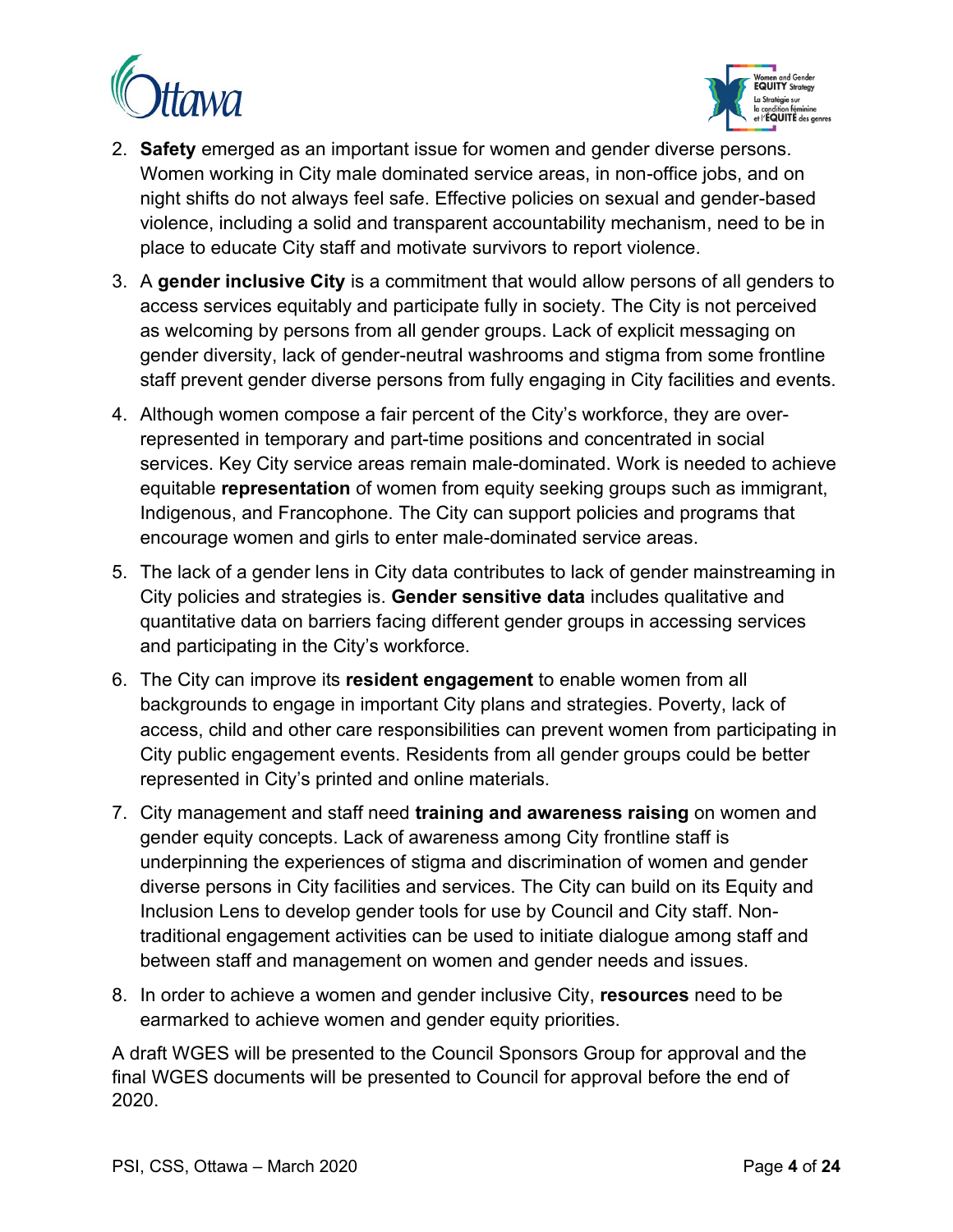



## <span id="page-5-0"></span>**Background**

In December 2018, City of Ottawa Council approved the development of a Women and Gender Equity Strategy (ACS2018-CCS-GEN-0028). A Council Sponsors Group was established to guide the development of the Strategy. The Group is chaired by Councillor Kavanagh, Women and Gender Equity Council Liaison, and includes Mayor Watson, the Chair of the Community and Protective Services Committee, Councillor Sudds, Councillors Deans and McKenney and members of senior management.

The City recruited a Women and Gender Equity Specialist in June 2019 to lead the Women and Gender Equity Strategy (WGES). A Community Working Group, co-chaired by the City for All Women Initiative (CAWI), is also contributing to the development of the Strategy. The Working group was established in February 2020 with a mandate to provide sectoral inputs and community representative feedback to the WGES development process.

## <span id="page-5-1"></span>**Public Engagement**

During the period August-October 2019, extensive public engagement was undertaken with Ottawa partners, stakeholders, residents, City staff and social service providers to collect feedback on existing women and gender gaps and needs. WGES public engagement was designed so that both City staff and intersectional community groups could contribute to shaping the WGES, with a variety of venues and methods used to increase participation and accessibility.

The discussion and consultations consisted of focus groups with staff and residents, a public forum, an online survey, and 2SLGBTQ+ public engagement:

#### <span id="page-5-2"></span>Focus group discussions with City staff

In August 2019, **three** focus group discussions engaged more than **75** City staff and managers from **9** City departments and service areas.

#### <span id="page-5-3"></span>Focus group discussions with community members

Between August and October 2019, **five** focus group discussions engaged more than **150** community members representing City partners and stakeholders as well as intersectional and equity seeking groups, including:

- 2SLGBTQ+ service providers
- Community Health Resource Centers
- Francophone communities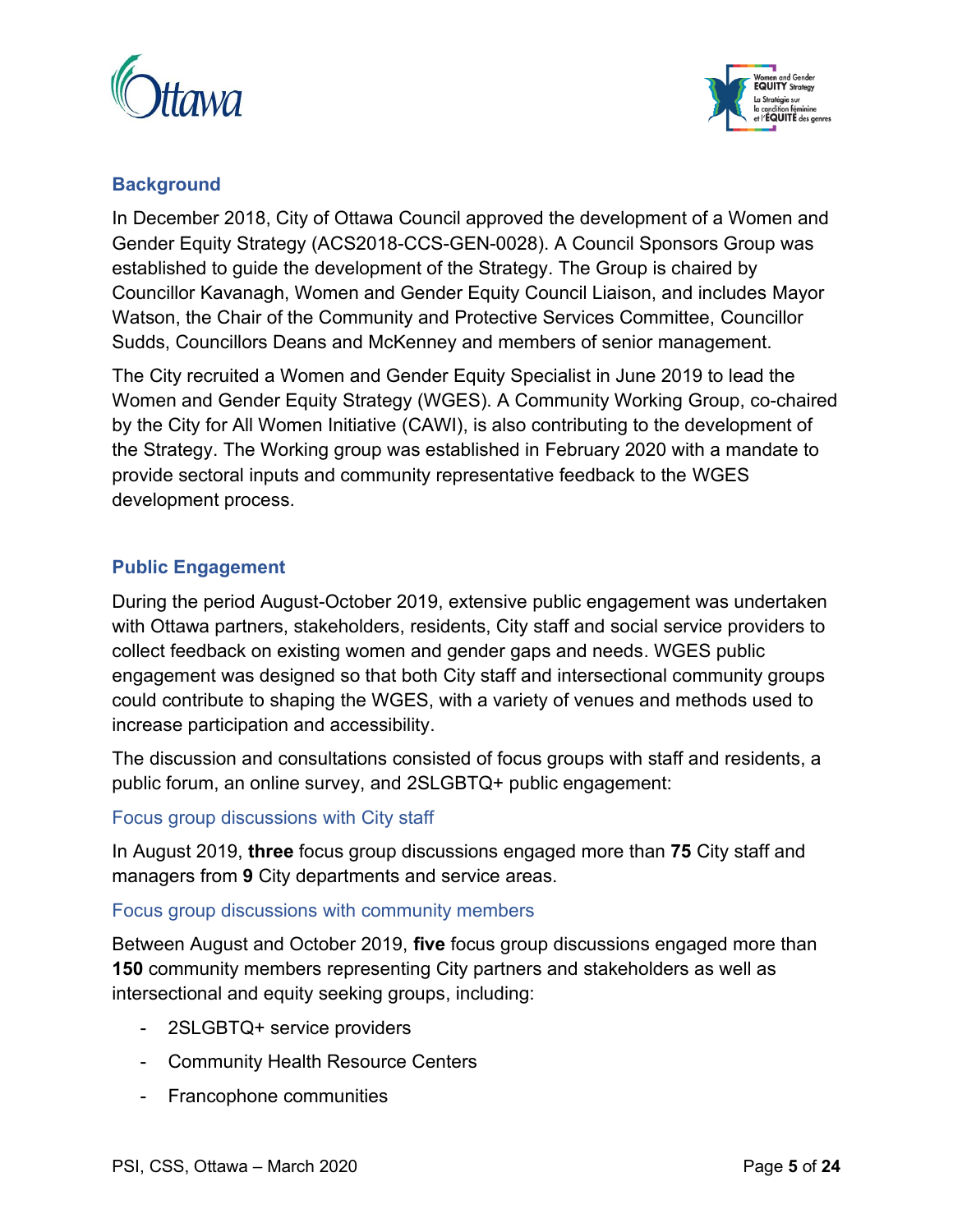



- Indigenous communities
- Racialized and immigrant service providers
- Service providers serving older adults
- Violence against women (VAW) service providers and shelters
- Women and gender advocacy networks
- Youth

Consolidated feedback from the focus group discussions with staff and community informed the 8 draft WGES priorities.

#### <span id="page-6-0"></span>WGES Public Engagement Forum

Over **170** community members participated in a WGES Public Forum held on September 30, 2019 at Ottawa City Hall. Participants provided feedback on the 8 draft WGES priorities consolidated from focus group consultations. They were asked to vote for 3-4 main priorities out of the 8 and to identify key strategic actions that the City should consider for the WGES under each one. They were advised to focus on service and policy areas under the municipal purview. Breakout sessions provided the opportunity for more in-depth input and feedback on the development of the Strategy.

#### <span id="page-6-1"></span>Engage Ottawa online survey

An online survey was shared through the Engage Ottawa platform inviting residents to help build a strategy that is reflective of the needs of our city. The survey was open for 2 months between September and October 2019 and was filled by **150** residents. Data from the survey is incorporated in the findings of this report.

#### <span id="page-6-2"></span>2SLGBTQ+ public engagement

In November 2019, Community and Social Services hired Wisdom2Action, a consulting firm, to work with Ottawa 2SLGBTQ+ community organizations and consolidate data available on Ottawa's 2SLGBTQ+ communities. Wisdom2Action conducted intensive consultations with the community, key service providers, stakeholders and funders to identify the service needs and gaps related to 2SLGBTQ+ communities in Ottawa and to inform a data strategy.

The forum was attended by more than **150** community members. Participants of the forum were asked to provide feedback on service needs and gaps of 2SLGBTQ+ communities under specific themes. Wisdom2Action consolidated the findings from the thematic discussions of the forum and stakeholder in-depth interviews into a report. Relevant findings from that report are included in this document.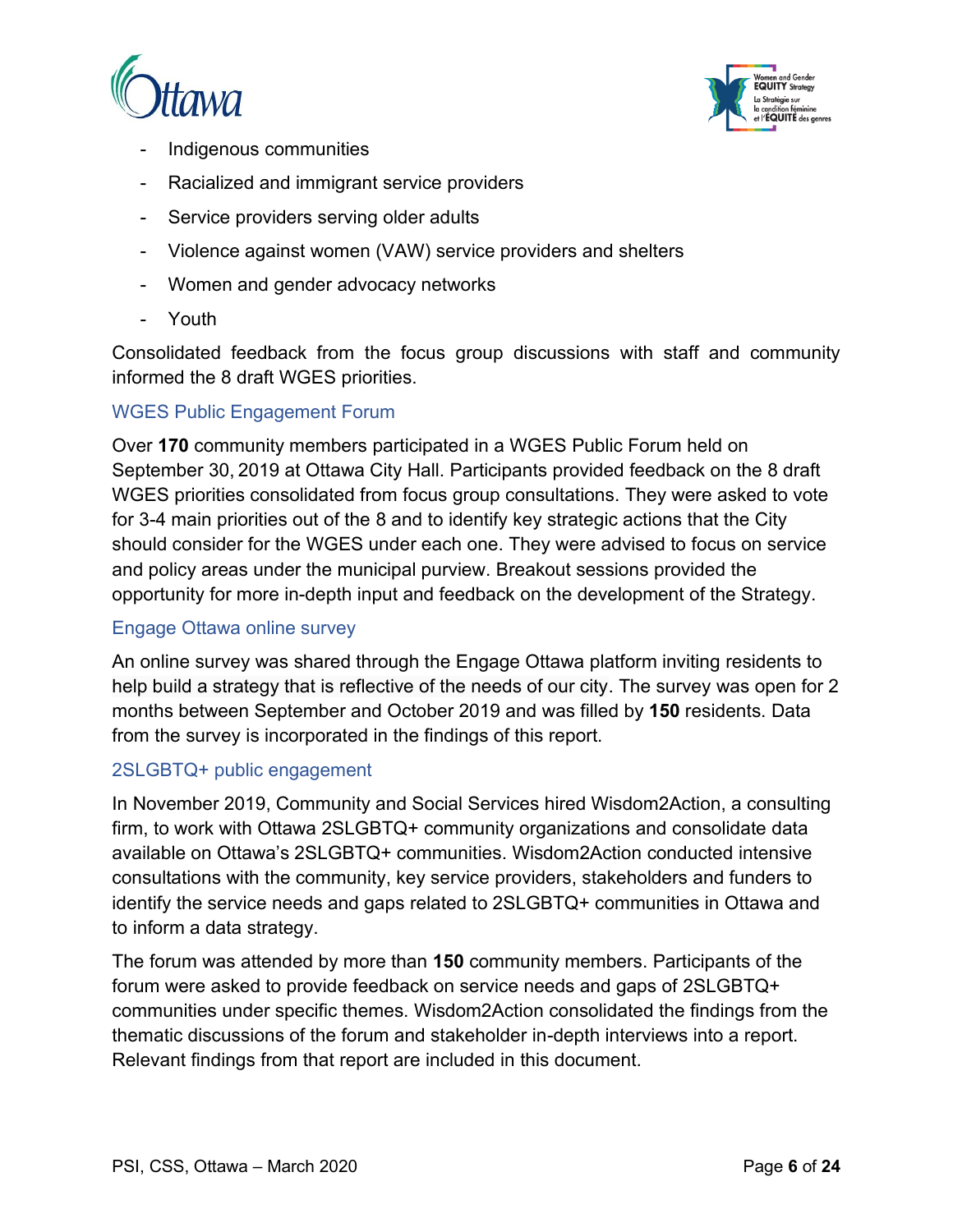



## <span id="page-7-0"></span>**Guiding Principles**

The following guiding principles for the WGES were proposed by staff and residents across the consultations:

**Intersectional:** Acknowledge the experiences of different groups of women and different gender groups. Discrimination and gender are interconnected and cannot be examined in isolation.

**Accountable:** Everyone has a collective responsibility to promote women and gender equity.

**Evidence-based:** Actions and decisions are based on data, research, and best practice approaches to gender equity.

**Collaborative:** Partnership and collaboration at all levels are crucial to social change.

**Inclusive:** Recognition of the different gender identities and expressions is at the heart of making the City gender inclusive and equitable. Gender equity can only be achieved if gender stereotypes and unconscious biases are challenged.

## <span id="page-7-1"></span>**What We Heard on WGES Priorities**

The data collected through all the public engagement avenues described above was put together and analysed for themes that would inform priorities for the WGES. Eight priority areas emerged:

- priorities focused on specific issues or City service areas like Housing, Human Resources and Facilities. They are:
	- o Priority 1: Housing
	- o Priority 2: Safety
	- o Priority 3: Gender inclusive city
	- o Priority 4: Representation.
- crosscutting priorities that apply to all focused priorities above and could be implemented at the corporate level. They are:
	- o Priority 5: Gender-sensitive data systems
	- o Priority 6: Gender inclusive resident engagement
	- $\circ$  Priority 7: Training and awareness raising
	- o Priority 8: Resources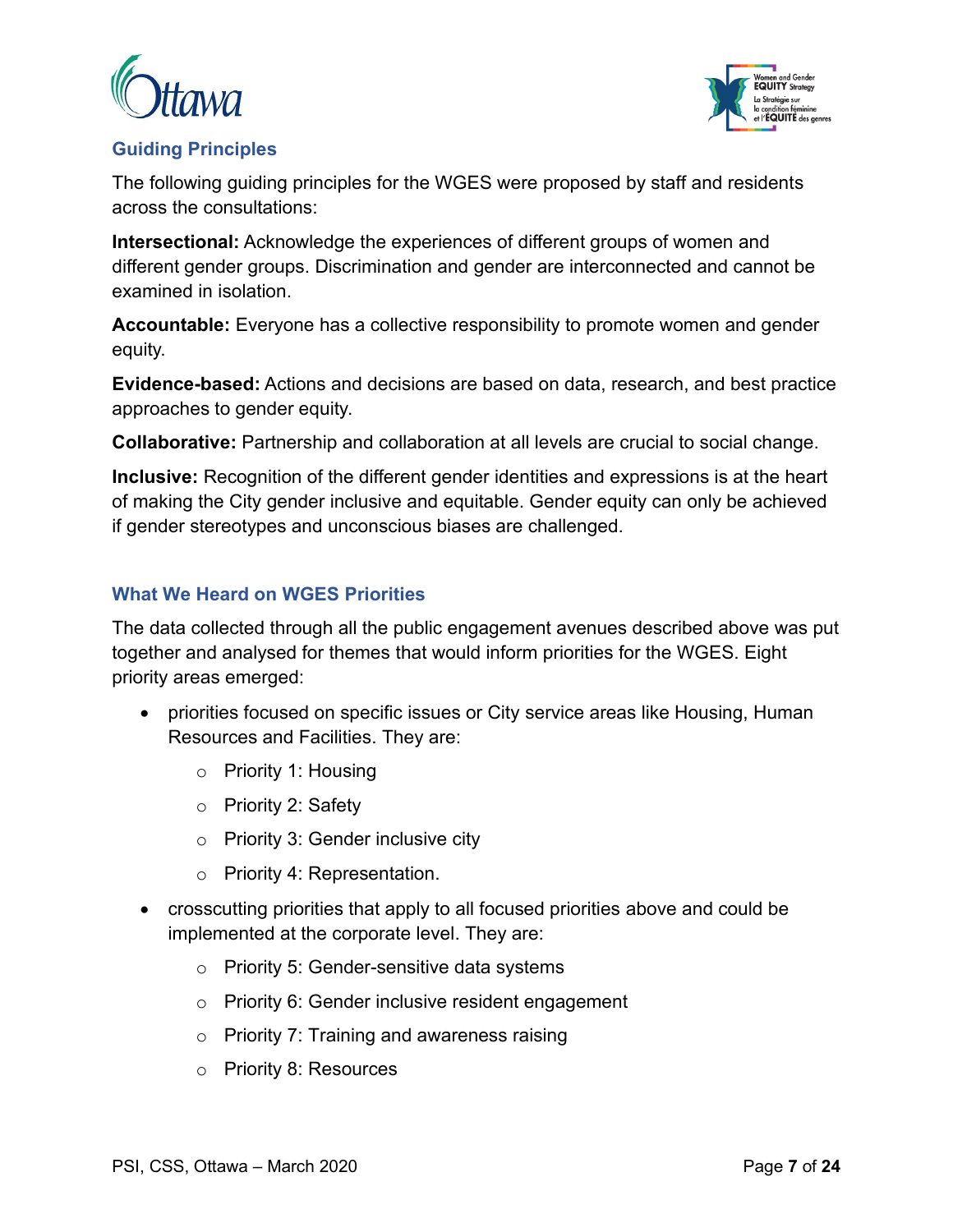



Women and gender issues and barriers, along with related strategic actions, were derived from the data for each priority, as detailed below. Some proposed strategic actions did not fall under municipal jurisdiction but were included in the report for the purpose of advocacy with provincial and federal levels of government under WGES.

All the content below was provided by participants in the public engagement processes conducted for WGES.

## <span id="page-8-0"></span>Priority 1: Housing

*Housing* refers to prioritizing adequate emergency and permanent affordable housing for women and gender diverse persons. The following summarizes what was heard.

## <span id="page-8-1"></span>Housing: Women and Gender Issues and Barriers

Housing for women:

- Lack of emergency and affordable housing disproportionately affects women. It especially impacts women with young children and refugee, Indigenous, senior and trans-women.
- Lack of housing increases the risk of violence and limits women's access to other important services. In particular, lack of housing has serious implications for women fleeing violence. Many women remain in abusive relationships and environments because they fear becoming homeless.
- Shelter capacity is insufficient. The reduction of federal and provincial funds allocated to shelters serving women puts pressure on the City to make more shelter space available. Due to lack of funding, shelters have limited the scope of their services and reduced their operating hours. This has resulted in extremely long housing waitlists.
- Emergency and community housing units, where women and extended families live, are in need of maintenance and repairs. In many cases, these units are not accessible.
- Funding allocated to hotel/motel rooms as an option for emergency shelter is not sufficient. This option is not ideal for women with children or immigrant women because of unaccounted safety risks.

Housing policies and procedures:

• Eligibility criteria for emergency and affordable housing lack an equity lens. Existing criteria do not consider the special realities of equity seeking groups of women such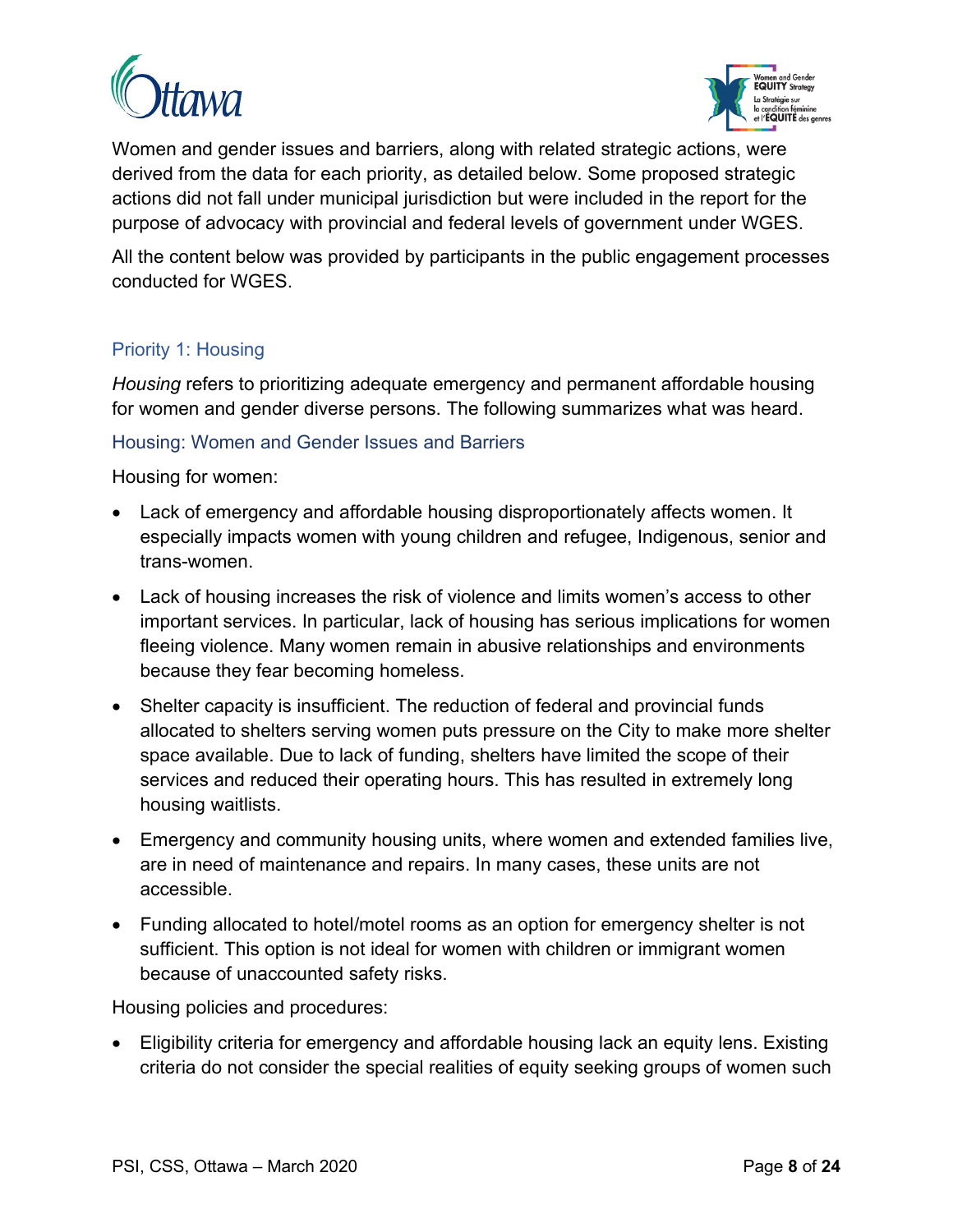



as single women, senior women, Indigenous women or gender diverse persons, including transwomen and youth.

- The application process for affordable housing is complicated. Low income, Indigenous and refugee women may become ineligible if their intake forms are not filled out correctly. Because caseloads for housing support workers are huge, there is limited support for women to fill out paperwork.
- Victims of gender-based violence are disproportionately women. Existing housing policies are not sensitive to trauma and may further expose women to violence and trauma in order to complete the application process.
- Women suffering from domestic abuse may opt to remain in abusive relationships to prevent separation from their children by Children's Aid Society when they apply for emergency housing.
- A gender bias about homeless youth assumes that only young Indigenous females could be fleeing violence. This limits the options for male youth and their access to services.
- Homeless male and female youth are obligated to leave shelters during the day even if they are unemployed. This exposes them to the risks of violence, drug addiction and crime.
- Operation agreements between the City and landlords for subsidized houses are ending, which creates uncertainty for current tenants who may not continue to receive subsidies.
- There are no measures in place to ensure non-discrimination by landlords of affordable housing against gender diverse persons or same sex couples.
- Social assistance (subsidies) for housing does not match market costs; therefore, low-income women cannot afford safe and accessible rentals.
- There is a lack of safety measures and policies to prevent sexual and gender-based violence in temporary housing. Vulnerable women and youth who are subject to abuse and violence inside shelters may refuse to report it due to fear of losing their shelter.

## <span id="page-9-0"></span>Housing: Potential Strategic Actions

• Apply a gender lens to affordable and emergency housing eligibility criteria and application processes. Policies that could be reviewed include the housing vacancy tax, policies related to renter/tenant rights such as landlord registration or licensing, and market controls on house prices.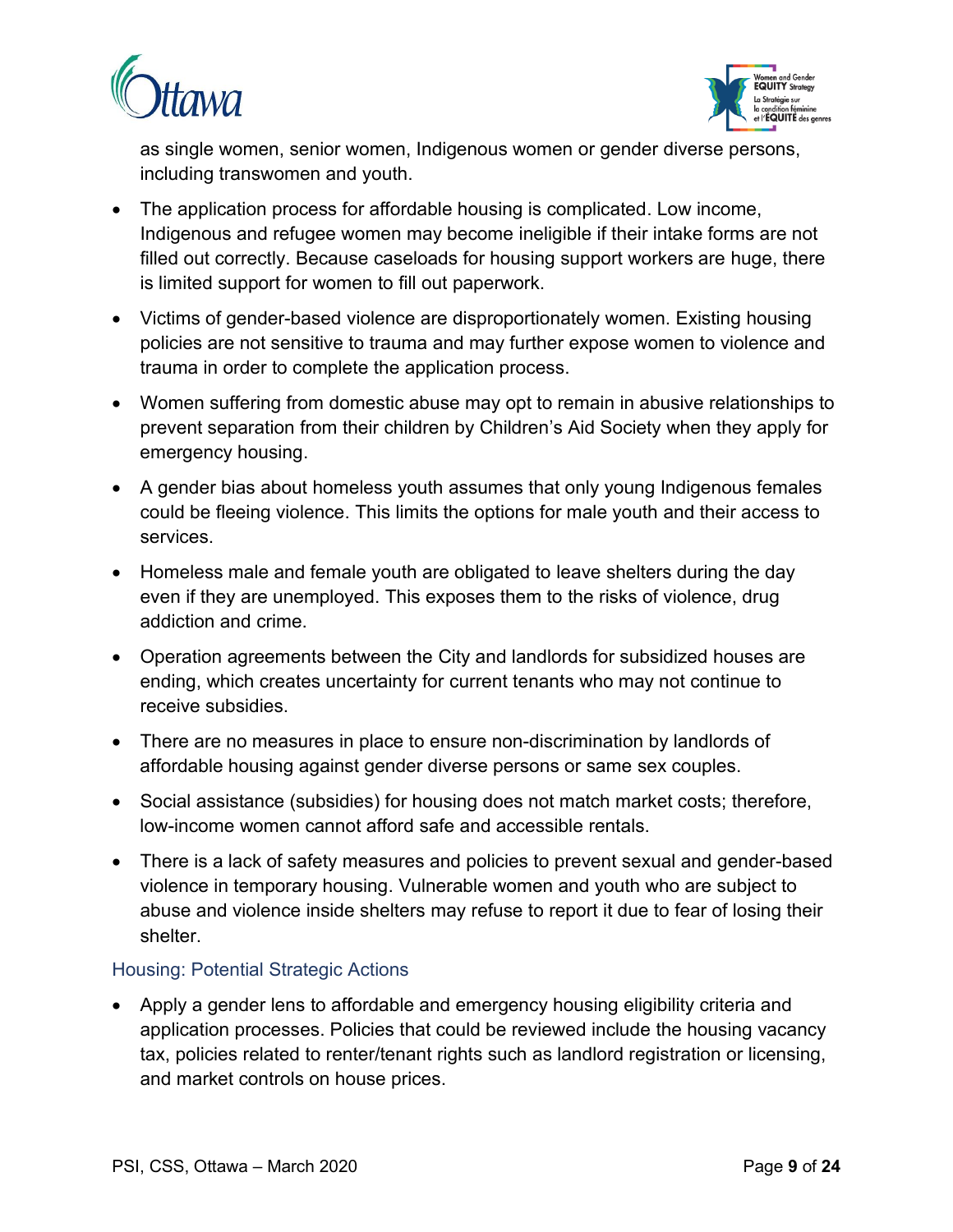



- Develop affirmative action to prioritize women with layered and complex vulnerabilities such as transgender women, women with disability (visible and invisible) and women with children.
- $\bullet$  Housing for women needs to be prioritized in corporate strategies and plans.<sup>1</sup>
- Explore innovative options to respond to women homelessness. This may include Airbnb/short-term rentals, collaborative housing for single senior women, intergenerational housing, fostering of naturally occurring communities, and mobile housing subsidies not linked to projects. This may also include fostering new models of inclusive housing and wraparound services. Removal of legal or other barriers to these proposed solutions is equally important.
- Review zoning laws and building codes so that a mandated ratio of subsidized housing units for single senior women and single mothers is required from every new development.
- Use a gender lens to review current safety measures in shelters and make use of available community resources.<sup>2</sup> This can include the following:
	- o Recruit Housing staff who reflect the diversity of community groups they serve.
	- o Train and coach Housing staff on integration of women and gender equity in frontline work.
	- $\circ$  Work with partners to support the Children's Aid Society in integrating a women and gender equity approach to cases of Immigrant and newcomer women.
	- $\circ$  Integrate safety measures when planning affordable housing and temporary shelters. This includes addressing issues of lighting, proximity from transit, and availability of snow plowing.
	- o Work with staff and residents of community housing to prevent gender-based violence, especially for seniors, and address barriers to reporting of abuse or sexual assault.

<sup>&</sup>lt;sup>1</sup> Including the Official Plan, City Strategic Plan, 10-Year Housing and Homelessness Plan, and other relevant strategies such as the Reconciliation Action Plan, Youth Engagement plan, and City's Immigration Strategy.

 $^2$  Such as Housing Options in Ottawa: A Guide for Older Adults, The Council on Aging of Ottawa, 2019. Available at [https://coaottawa.ca/housing-options-in-ottawa/.](https://coaottawa.ca/housing-options-in-ottawa/)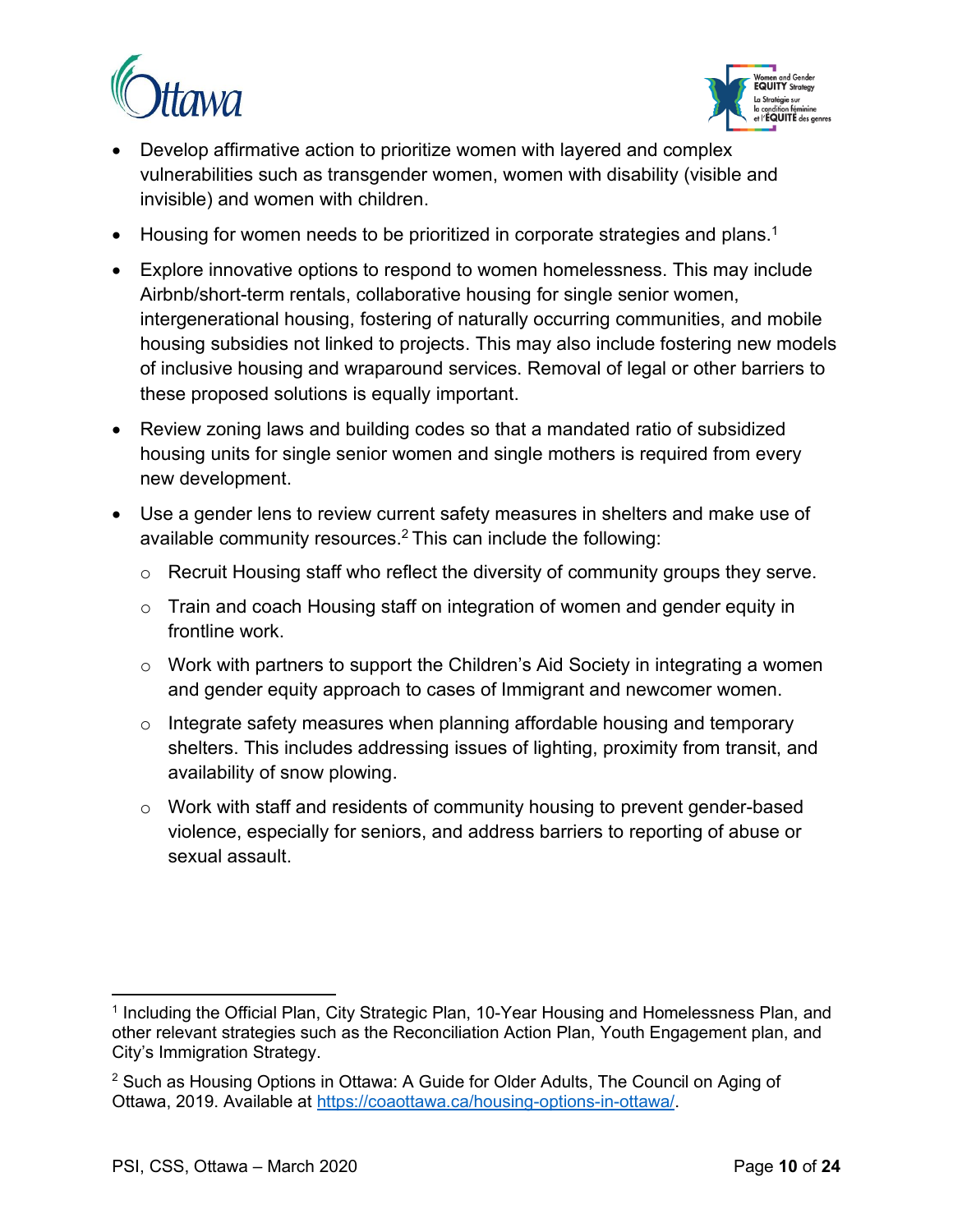



## <span id="page-11-0"></span>Priority 2: Safety

For the purpose of WGES, *Safety* is defined as freedom from all forms of violence that are based on gender identity, including sexual, physical, emotional, and psychological violence. This priority includes both City staff and residents. The following summarizes what was heard.

## <span id="page-11-1"></span>Safety: Women and Gender Issues and Barriers for City Staff

- Some female City staff feel unsafe in the workplace, especially in male dominated service areas.
- Not all City policies consider violence against women or gender-based violence as part of safety.
- Standardized safety measures are not in place to protect female City staff, especially those working late night shifts. Some recreation facilities assign night shifts to very young female part-time staff.
- Female City staff who have non-office jobs, like OC Transpo drivers, are more at risk of sexual and gender-based violence.
- Sexual and gender-based violence accountability mechanisms are lacking. The existing reporting system on sexual and gender-based violence is not efficient nor transparent.

#### <span id="page-11-2"></span>Safety: Women and Gender Issues and Barriers for Residents

- City processes requiring data and paperwork from women fleeing violence are not trauma-sensitive and may subject gender-based violence survivors to further violence. $^3$
- City surveillance measures that aim to detect sexual and gender-based violence can marginalize, stereotype, and police certain oppressed communities.
- Sexual assault and violence affect all women from of all ages and backgrounds. Some senior women in long term care can also experience sexual and genderbased violence, for example.
- Gender diverse persons do not feel safe when they are forced to use binary washrooms.

 $3$  For example, Ottawa Community Housing policies require gender-based violence survivors who lack the required legal documents to obtain signatures confirming child custody from their partners, who are also the violence perpetrators.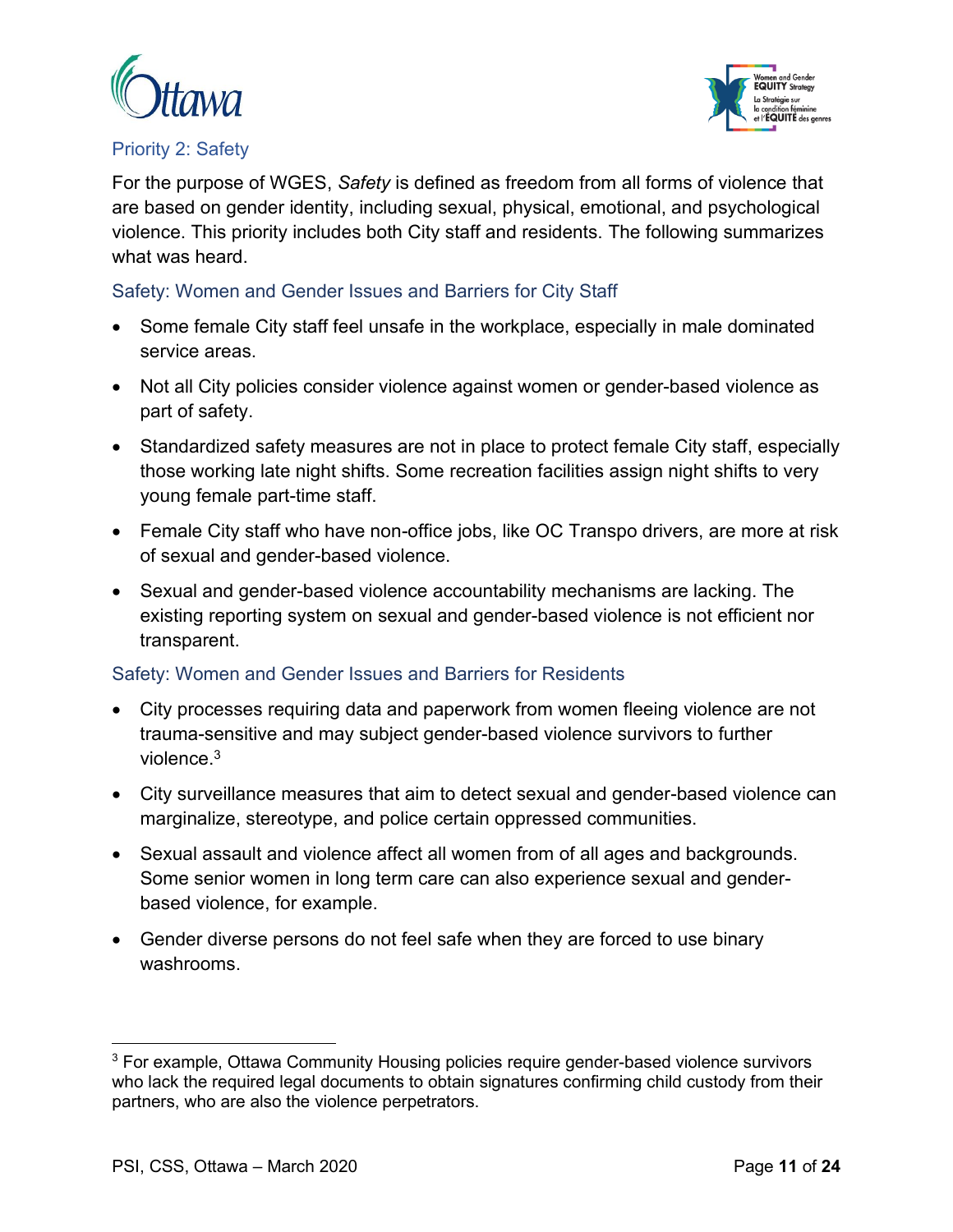



- Women may experience being blamed for domestic violence when they report it. This decreases the likelihood that a woman will seek help in future. Women may also opt to remain in abusive relationships in fear of triggering a Children's Aid Society investigation.<sup>4</sup>
- $\bullet$  Human trafficking is a serious issue in Ottawa.<sup>5</sup> The criminal justice response to women survivors of human trafficking is perpetrator-focused rather than victimfocused. This impacts Indigenous women and girls disproportionately.

## <span id="page-12-0"></span>Safety: Potential Strategic Actions

- Develop City safety and sexual or gender-based violence prevention standards and guidelines tailored to different City departments and service areas.
- Hold discussions between management and staff on what is needed to support staff who have survived sexual or gender-based violence.
- Train senior and middle managers in the City on sexual and gender-based violence prevention and response to become more aware of safety issues affecting their staff.
- Use successful models of engaging men in raising awareness about sexual and gender-based violence among City staff and engage male senior management.
- Develop reliable and effective accountability systems to ensure that sexual and gender-based violence cases are addressed and sexual and gender-based violence related policies are enforced.
- Ensure that all City programs and initiatives involving City staff or residents include clear guidelines on how to prevent and respond to sexual and gender-based violence.
- Work closely with organizations that serve diverse populations to address systemic challenges that perpetuate gender-based violence.
- Allocate more funding to support transgender/2SLGBTQ+ specific safety strategies.

 $^{\text{4}}$  There is a greater risk of this for Indigenous women due to a history of colonization, residential schools, and past trauma with child welfare involvement. Publicized incidents of sexual assault while in Police custody also create a message for Indigenous women that it is not safe to go to the Police.

 $^5$  Around 95% of all human trafficking victims are women. Sex trafficking is 5 times higher in  $\,$ Ottawa than in other communities in Canada (see Trafficking in Persons in Canada, 2016, by Dyna Ibrahim, Statistics Canada, 2018, available at [https://www150.statcan.gc.ca/n1/pub/85-](https://www150.statcan.gc.ca/n1/pub/85-005-x/2018001/article/54979-eng.htm) [005-x/2018001/article/54979-eng.htm\)](https://www150.statcan.gc.ca/n1/pub/85-005-x/2018001/article/54979-eng.htm).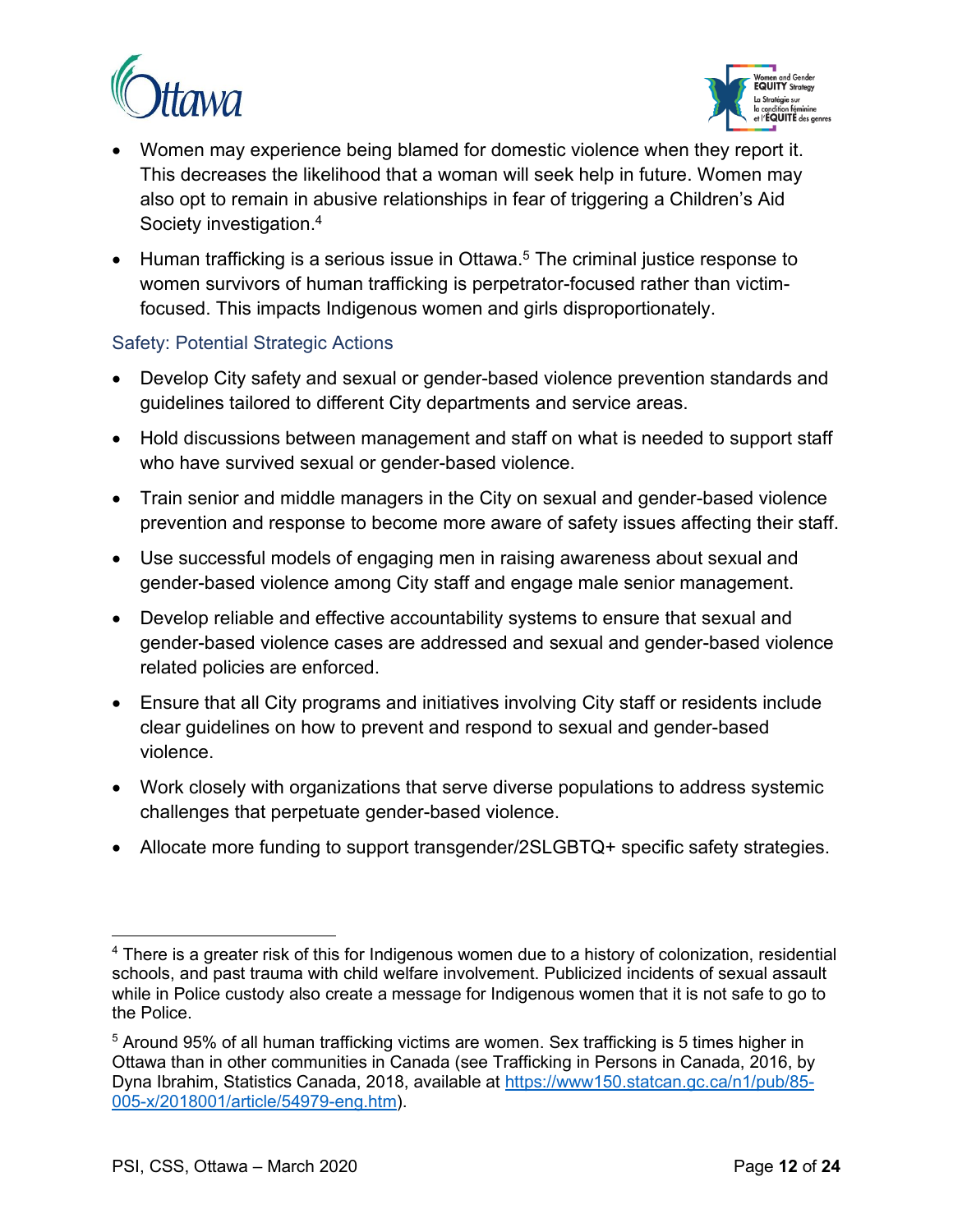



- Introduce sustainable policies for gender and gender-based violence education for Police and other gender-based violence frontline City staff, with focus on neighborhoods where gender-based violence is prevalent.
- Work closely with provincial authorities and school boards to integrate gender-based violence in school activities and curriculum.
- Fund projects at neighborhood level, especially those where sexual and genderbased violence crimes are more frequently reported.
- Use a gender lens in mental health services.
- Mainstream gender-based violence as a key component in City data strategies.
- Develop a Corporate Action Plan to respond to the Missing and Murdered Indigenous Women and Girls National Inquiry Report.<sup>6</sup>

## <span id="page-13-0"></span>Priority 3 – A Gender Inclusive City

*Gender Inclusive City* refers to both gender sensitive and welcoming City facilities and gender equity in City's workforce. The following summarizes what was heard.

#### <span id="page-13-1"></span>Gender Inclusive City: Women and Gender Issues and Barriers for City Staff

- Staff feel that City's organizational culture is not always welcoming for all gender groups. Both staff and residents reported that women do not always feel welcome and/or can feel discriminated against in City facilities.
- Implicit and explicit gender biases prevent women and gender diverse staff from career advancement in the City.
- Women are not equitably represented in all City work areas. Immigrant/racialized and Indigenous women face systematic barriers to entering City's workforce.
- Gender stereotyping and binary perceptions of gender roles are still prevalent in some City departments. There is also a perceived lack of acceptance of gender diverse persons.
- The stereotypes around women's roles as care givers and women's characteristics such as "too sensitive", "weak" and "less capable" are perceived as still dominating the corporate culture. For that reason, women's competencies can be questioned or second guessed, especially in male dominated professions.

<sup>&</sup>lt;sup>6</sup> See report at <u>https://www.mmiwg-ffada.ca/final-report/</u>.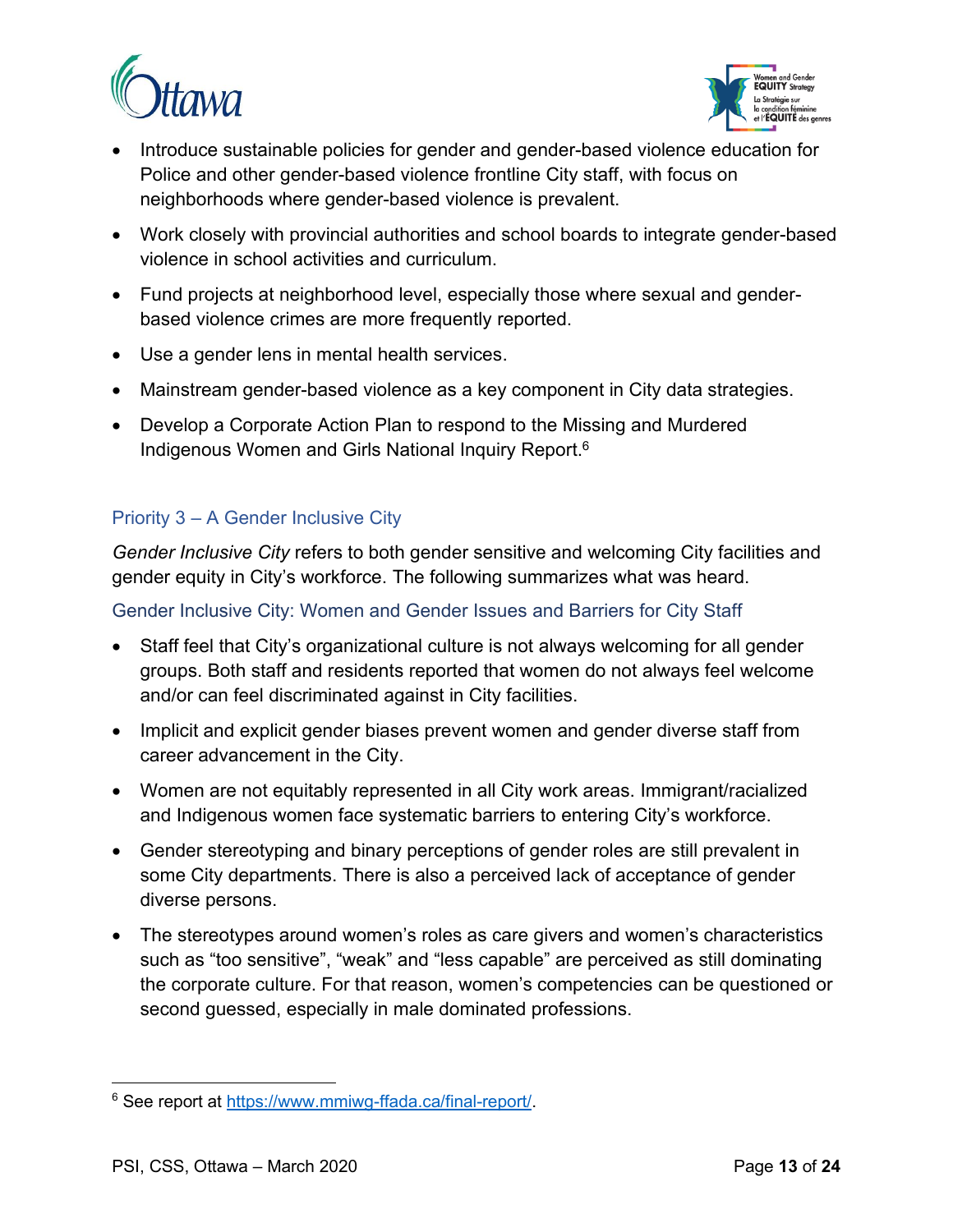



- City service areas that are female dominated do not necessarily reflect gender equity, as gender stereotyping still prevails in these areas, too. For example, men are not expected to be care givers while all women are expected to have children.
- Some service areas do not accommodate specific gender needs of female staff. Women have left fulfilling jobs because their team would not accommodate their need for more flexible work hours.
- In order to be considered for promotions, female staff feel obliged to work overtime and beyond working hours. Female staff feel that they are required to prove they can carry management responsibility, while at the same time being expected to continue providing care at home.

## <span id="page-14-0"></span>Gender Inclusive City: Women and Gender Issues and Barriers for Residents

- Systematic discrimination<sup>7</sup> continues to be experienced by some community groups. Transwomen, Indigenous and immigrant women continue to experience stigmatization from City service frontline staff.
- Lack of gender-neutral bathrooms in City facilities creates barriers to fully participate in public spaces/events for gender non-confirming community members.
- Online platforms used by the City to engage residents are not inclusive. When City information or applications for services are exclusively offered online, women who may not be fluent in English, savvy in use of computers, or in possession of adequate technology can end up being excluded.
- City awareness-raising and public engagement materials are provided in English and French only, which means that information on City services may not be accessible for residents who are not proficient in either language.
- The City tends to portray mostly traditional families (heterosexual couples and children) in its promotion materials. $^8$  Single women and men, gender diverse persons, and same sex couples and families do not find themselves represented.

<sup>7</sup> *Discrimination* refers to identity-based stereotyping and stigma that affect the availability and quality of services provided. It is experienced by different groups differently, e.g. seniors (inaccessible consultation platforms), Indigenous people (racism, sexism), transwomen (from other women), immigrants (racism), 2SLGBTQ+ (within Inuit communities).

 $^{\rm 8}$  This includes City printed materials such as pamphlets, brochures, posters, City signage, and images on the City website (Ottawa.ca).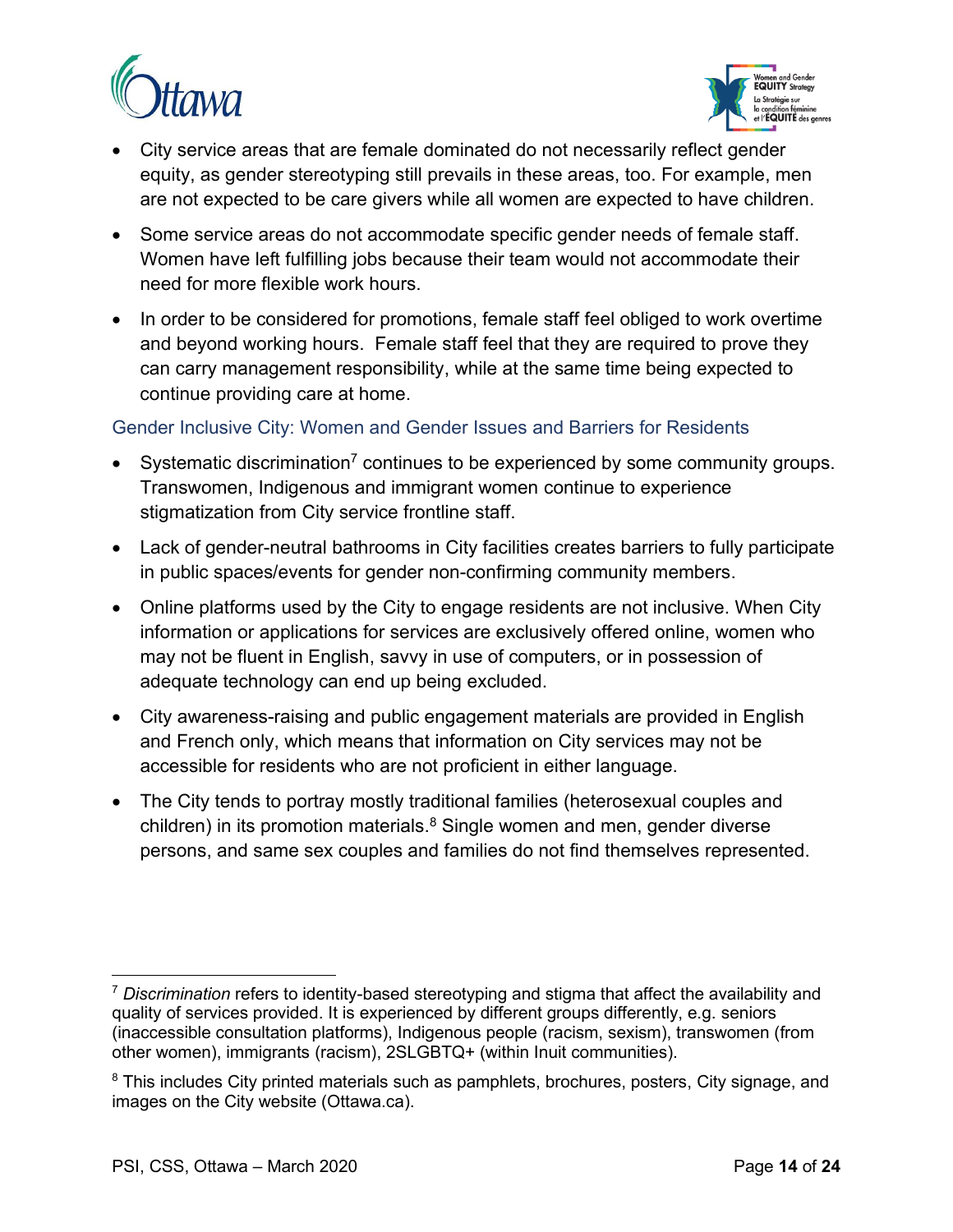



## <span id="page-15-0"></span>Gender Inclusive City: Potential Strategic Actions

- Concrete policies that include standard definitions of work flexibility measures should be enforced at the corporate level. Revisit the City's work parameters to allow increased flexibility and support women's career advancement.
- Foster a work-life balance culture that allows care givers from all gender groups to advance in their careers. Recognize best practices on work flexibility that can also be used to develop corporate work-life balance measures and policies.
- Introduce workplace measures to respond to the needs of gender diverse staff and clients. Standardize the design of City offices and facilities to include gander-neutral signage and bathrooms. Use explicit messaging and signage in City offices and facilities to confirm that the City is a welcoming environment for residents from all gender groups.
- Document and disseminate success stories of City staff and managers who were able to defy gender stereotypes in the workplace.
- Develop clear policies on City staff who are gender transitioning.
- Develop a more gender inclusive communication and public engagement strategy.
- Engage City staff in learning and awareness raising activities on the use of genderneutral language.

## <span id="page-15-1"></span>Priority 4: Representation

*Representation*, for the purposes of WGES, refers to representation and contribution of all women in the organization by providing equitable access to work opportunities, including leadership roles and other under-represented occupations. The following summarizes what was heard.

#### <span id="page-15-2"></span>Representation: Women and Gender Issues and Barriers

- Some City service areas are either male or female dominated, which does foster gender equity. For example, social services are female dominated and Public Works and OC Transpo are male dominated.
- Non-equitable gender representation enhances existing biases and stereotyping.<sup>9</sup> It also hinders integration of women and gender equity in City services.

 $9$  For example, there is a misperception among CSSD staff that caregivers are all women. It is also a common perception in Emergency and Protective Services that women have inherent barriers to work as paramedics or fire fighters.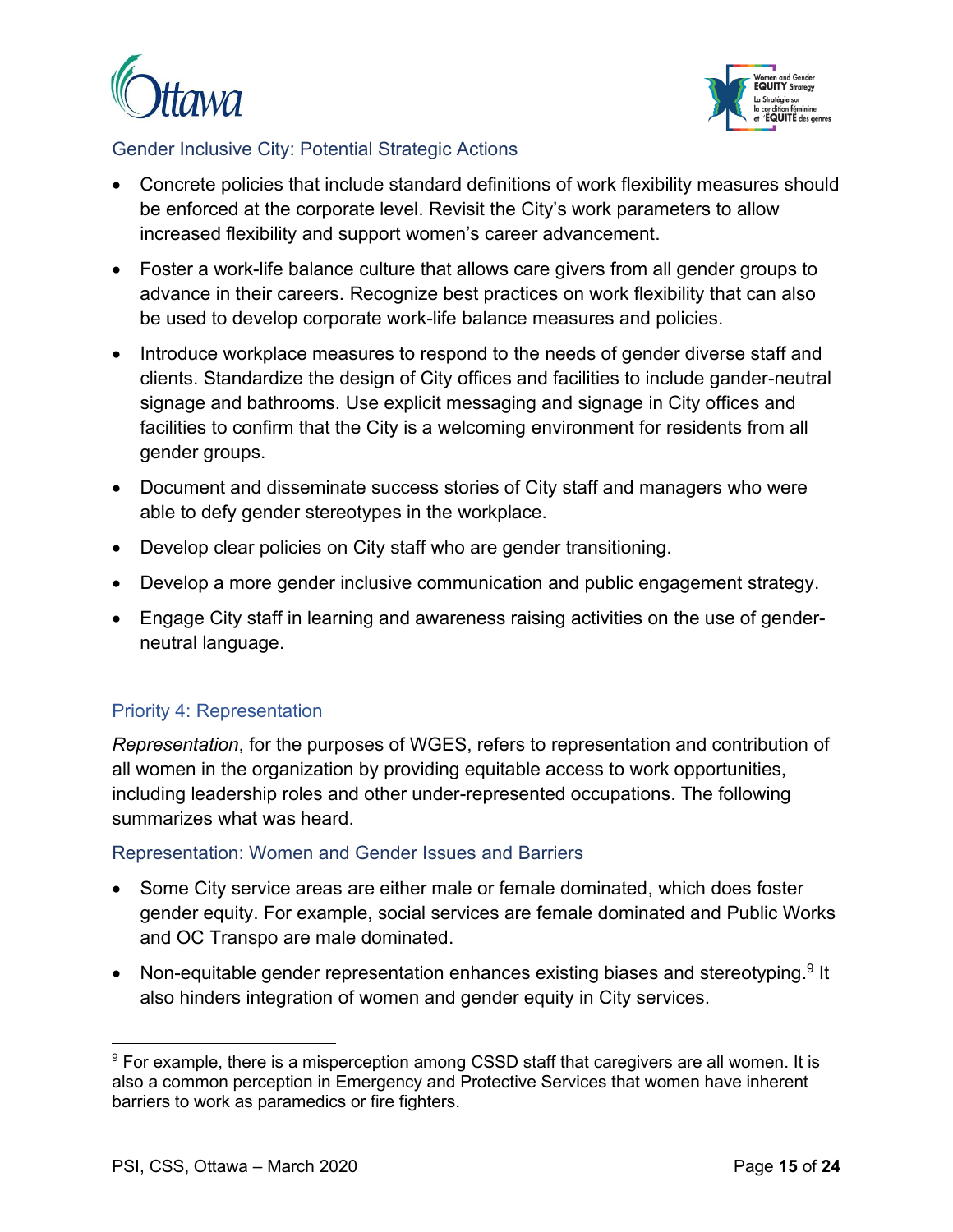



- Although women comprise an equitable percent of the City workforce overall, they remain over-represented in non-managerial, part-time and temporary positions.
- Leadership, as defined by corporate organizational culture, can be prohibitive for women. Women who are not willing to work overtime and long hours during the day or on weekends are self-perceived or perceived by senior management as less likely to qualify for management positions.
- Indigenous, newcomer and immigrant women are underrepresented in the City workforce. Some of the reasons for this include:
	- $\circ$  Bilingualism may not be a skill available to Indigenous, newcomer and immigrant women.
	- o The City does not acknowledge all certifications obtained by immigrant women. Women are less likely to have available time and resources to go through degree accreditation or education bridging programs.
	- o Immigrant and refugee women have limited access to language and professional training in the absence of childcare support.
	- $\circ$  Barriers to accessing employment in the City such as racism, ableism and ageism are more commonly experienced by women and gender diverse persons.
- Recruitment processes and guidelines do not sufficiently reflect City's non-tolerance of racism and gender bias. There are no accountability mechanisms that allow women to report subtle gender bias in the recruitment and hiring of City staff.
- Representation of women in City committees is still tokenistic.
- Women staff's voices are not always recognized.

<span id="page-16-0"></span>Representation: Potential Strategic Actions

- Conduct assessments to identify specific barriers that present women from entering male dominated City service areas.
- Take affirmative actions to increase the representation of Indigenous, immigrant and racialized women, including in City's student programs. This also includes broadening the scope of internships to include service areas other than social services.
- Support and fund programs that encourage young women to join non-traditional work sectors such as emergency and protective services, public works and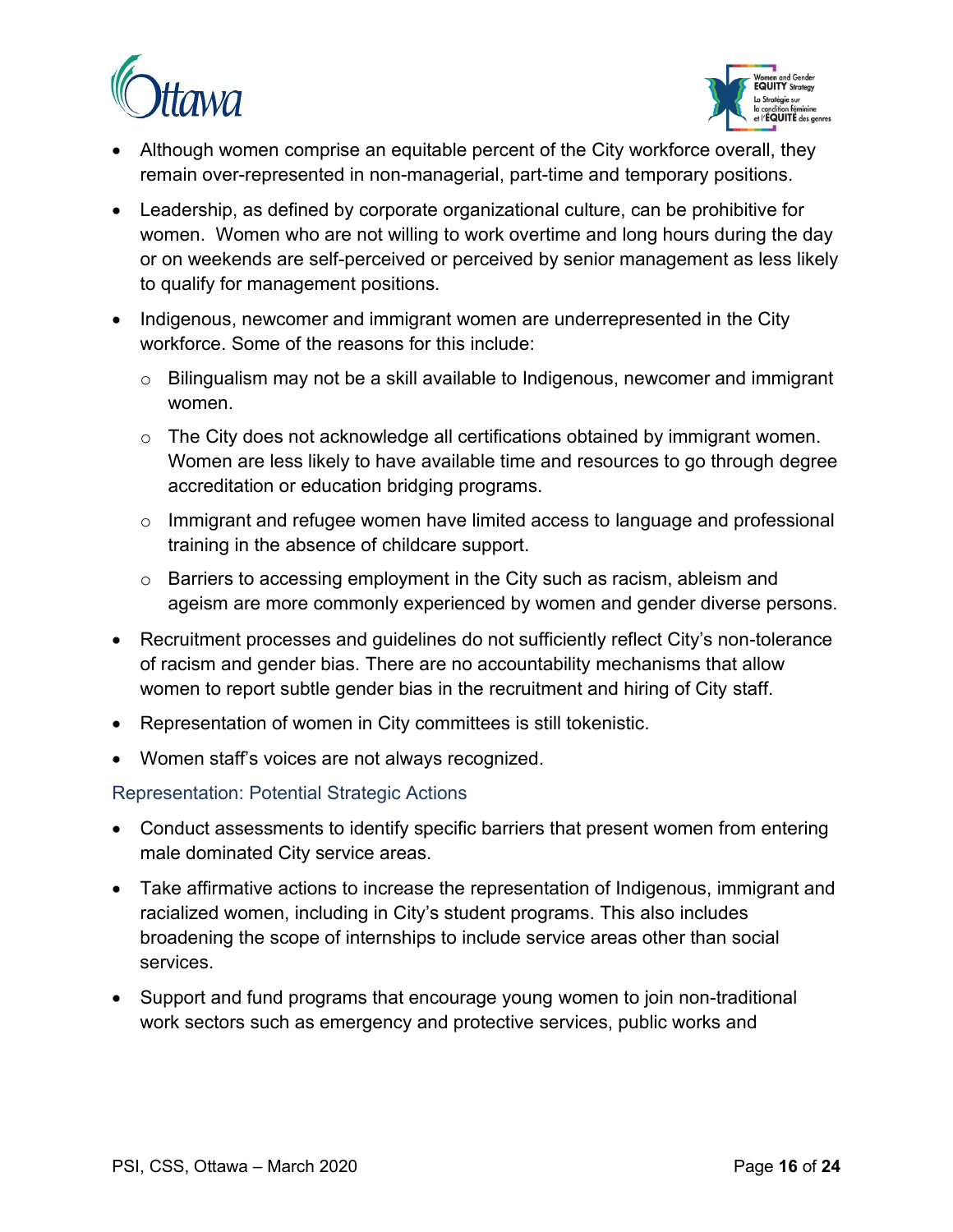



transportation.<sup>10</sup> Towards that end, promote a work environment in these areas that is more welcoming to gender diversity.

• Showcase and disseminate best practices from City service areas or other cities where inclusiveness and gender diversity have been achieved. Use these best practices to raise awareness among staff and management.

## <span id="page-17-0"></span>Priority 5 - Gender Sensitive Data Systems

*Gender Sensitive Data Systems* refers to the collection and use of data disaggregated by gender and other intersectional identities and to collecting data on the specific issues that affect each gender group in City departments, practices and social service provision. The following summarizes what was heard.

#### <span id="page-17-1"></span>Data Systems: Women and Gender Issues and Barriers

- City's data collection is still binary in some service areas (meaning that sex is used instead of gender in data collection tools).
- Some City data requirements increases client vulnerability and profiling. Data on gender identity is sensitive, but in some cases, clients are required to disclose their gender in order to receive services.
- Some residents and community organizations partnering with the City are increasingly required to collect more data on clients. The rationale and added value of these data requirements are not always clear.
- Data collection processes as pre-requisite to receiving City services create burdens and barriers for low-income women.
- City data collection and analysis systems are primarily quantitative in nature, focusing on counting numbers rather than gathering stories and case notes. This creates huge gaps in knowledge for City policy makers resulting in gaps in programming. For equity seeking groups, qualitative data collected on women and girls from equity seeking groups is particularly important.
- City data collection systems do not accommodate the special needs of trans persons.

 $10$  A good example is the CAMP FFIT program implemented by the City to encourage more women and girls to become firefighters. See more at [https://www.fswo.ca/camp-ffit.](https://www.fswo.ca/camp-ffit)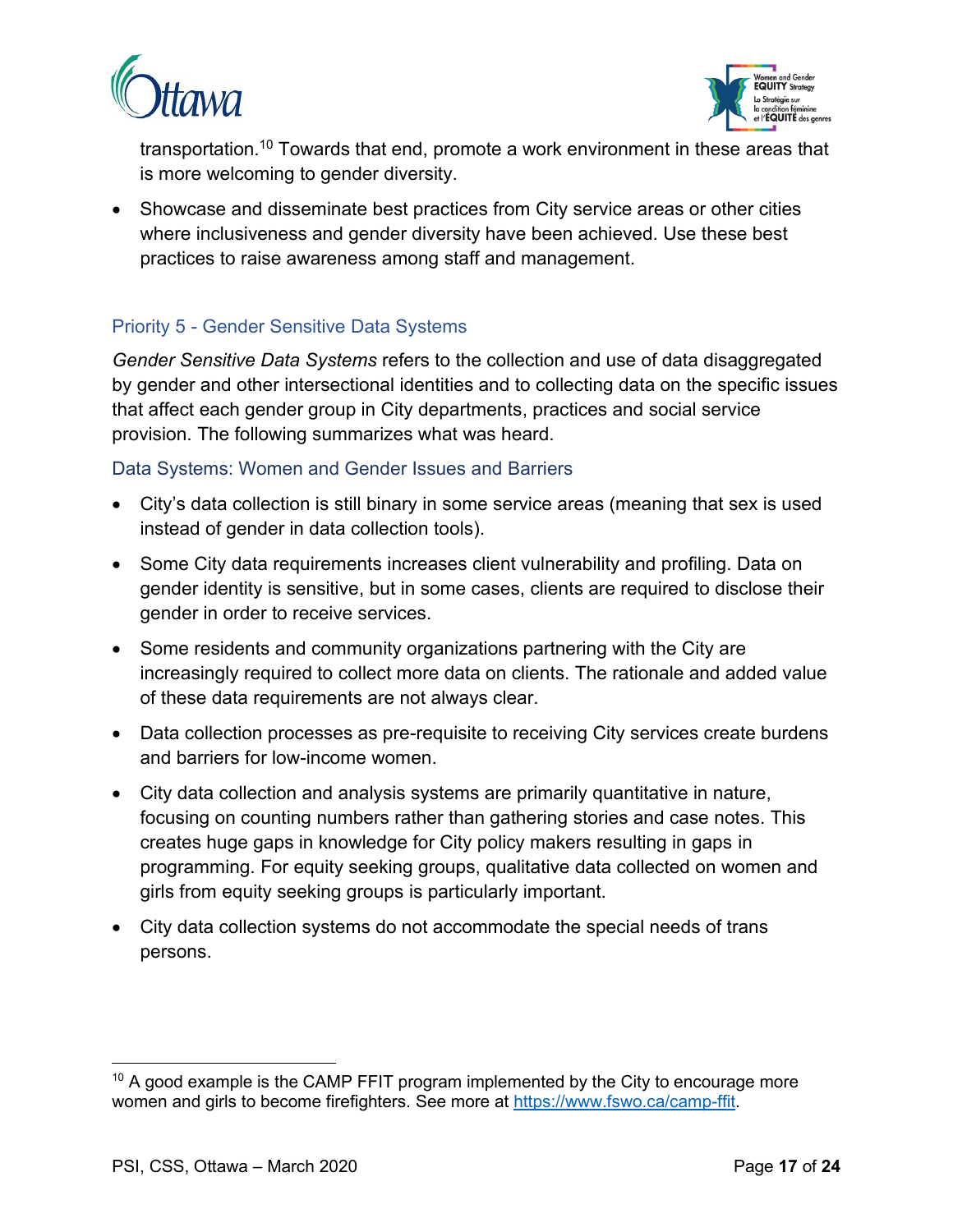



- Violence against women and Indigenous organizations do not feel comfortable collecting data as required by the City, as that has the potential to retraumatize Indigenous or other service users.
- Current data on Indigenous people is not representative, so the actual number of Indigenous people served/in need of service is not captured. Data collected by non-Indigenous service agencies is based on the clients that self-identify as indigenous.
- City data systems do not acknowledge the intersectional aspect of communities or clients. This may contribute to the fact that Francophone, immigrant, and Indigenous women and girls are underrepresented in City data.
- City's standardized departmental computer software does not use inclusive language when requesting demographic information.
- Some City departments are moving towards systematic implementation of demographic questions but are still operating within a binary. Ottawa Public Library does not collect data on gender and library cards do not include this data.
- Data requirements from City service providers and multiple funders are not aligned. Service providers are stretched to provide different sets of data that are not all sensitive to women and gender equity. In addition, data cannot be aggregated to inform policies.

#### <span id="page-18-0"></span>Data Systems: Potential Strategic Actions

- The demographic data categories in City service uptake forms could be revisited and standardized, especially when requesting information on gender identity.
- Introduce common standards across the City, the development and application of a City-wide non-binary data strategy, the application of an intersectional lens, and creating safety for people to provide information.
- Conduct in-depth and regular gender analysis of the City workforce to assess gender representation based on service area, work level, and leadership. This can include regular analysis of self-identification surveys for new City employees and sharing these results with the public.
- Address representation from an intersectional lens so that representation of different groups of women and gender diverse persons (Indigenous, racialized, francophone, with disability, etc.) is taken into account.
- Consult with partners on effective methodologies and data collection tools to assess the quality of City services from a women and gender equity perspective.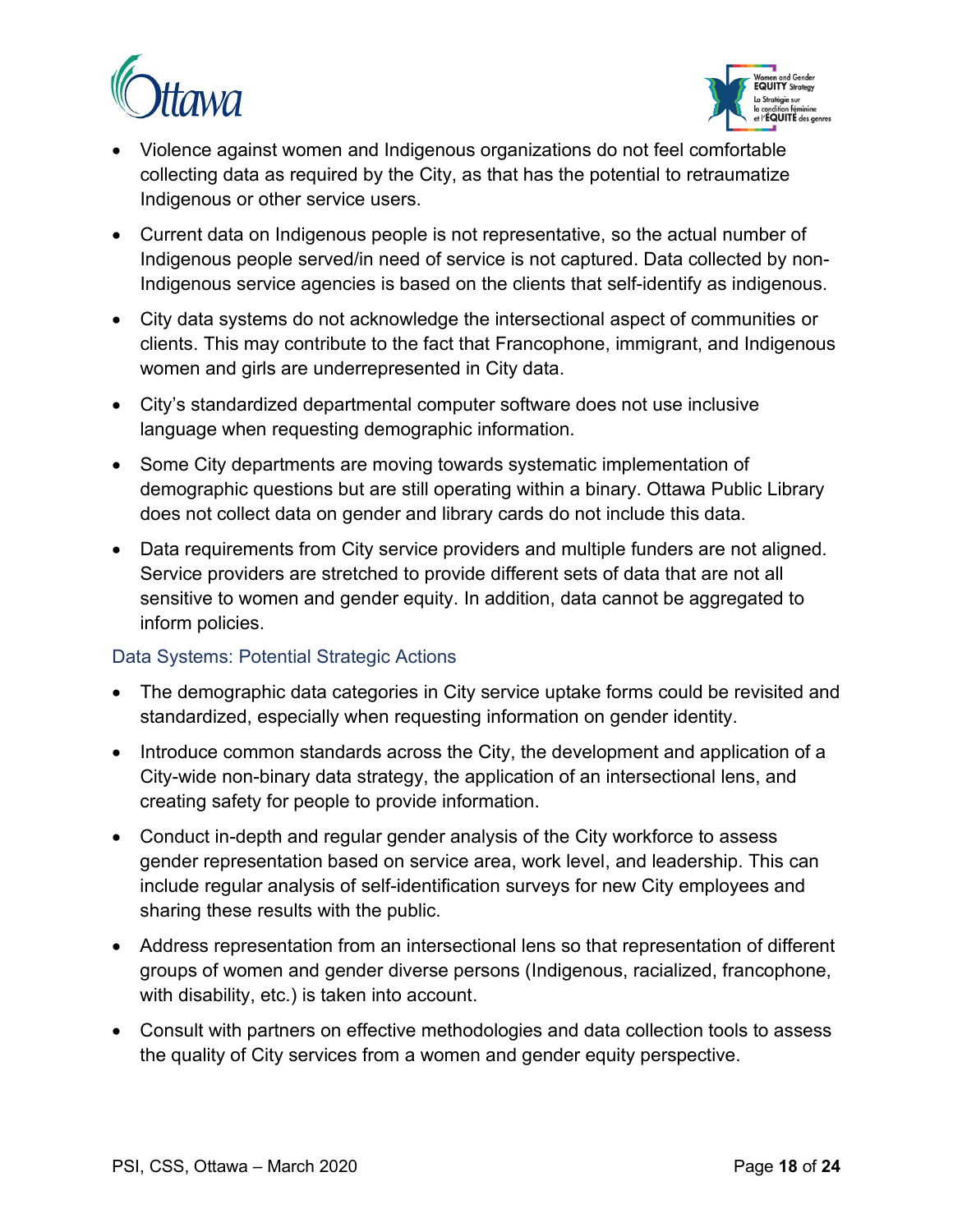



- Apply standardized gender terminology and outcome measures to allow for data comparisons.
- Re-assess self-identification data requirements for service users, use the Do-No-Harm principle and employ culturally appropriate processes in data collection. The collection of data, especially data on gender identity, could be waived as a prerequisite for urgent and important social services.
- Use a gender lens to re-assess the design of City surveys and assessments.
- Consider consent as being at the heart of data collection by City service providers.
- Train City data staff on using a women and gender equity lens in data collection, analysis and reporting to ensure City reports mainstream women and gender equity.
- Consider adding qualitative aspects to City surveys and assessments so that the lived experiences of women and gender diverse persons that are not captured in numbers are also shared.
- Use a gender lens when collecting neighborhood level data that looks at needs. This will ensure that City programs can be targeted and tailored to specific gender needs in the community
- Data collection on Indigenous persons or communities needs to be Indigenous-led and facilitated. Data sources and collection must be overseen, and data collection methods should be reviewed, by the Ottawa Aboriginal Coalition prior to being used to ensure that they are culturally appropriate.

# <span id="page-19-0"></span>Priority 6 – Gender Inclusive Resident Engagement

*Gender Inclusive Resident Engagement* refers to representation of intersectional groups of women and gender diverse persons in meaningful and inclusive engagement. The following summarizes what was heard.

#### <span id="page-19-1"></span>Resident Engagement: Women and Gender Issues and Barriers

- Seniors are not engaged enough in equity discussions in general, and gender discussions in particular. Senior women are also care givers, not only younger women. There are older adults who care for older parents and for grandchildren in the absence of affordable and available childcare. This causes a lot of pressure on senior women and limits their participation in their communities.
- Senior adults cannot participate in many City consultations because their needs are not being accommodated. Consultations are either in far places or inaccessible locations for seniors.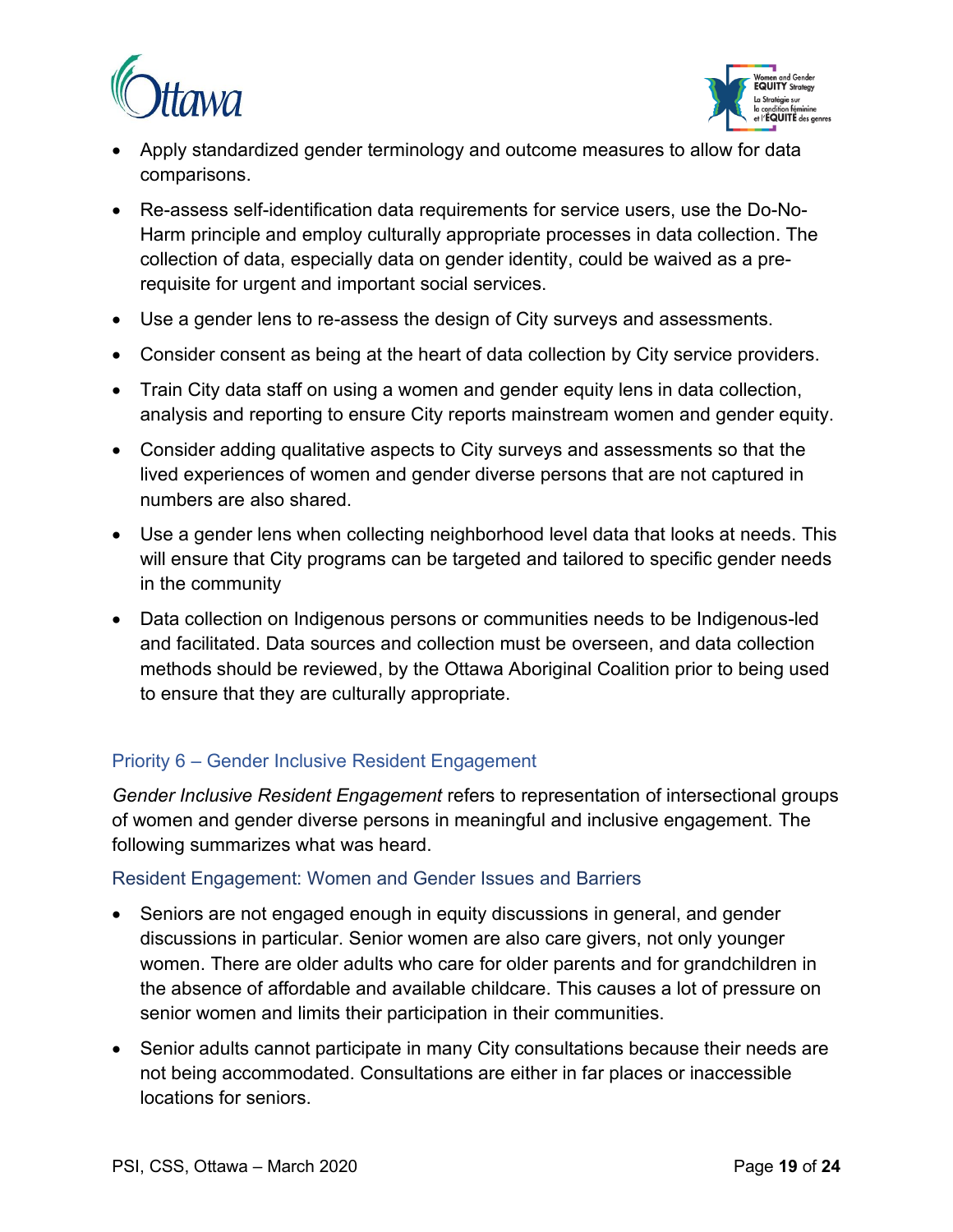



- Senior males have smaller social networks after their female partners pass away. Senior women find ways to remain socially engaged with family, friends and communities. Transwomen are at risk of social isolation.
- Young persons are not motivated to engage on City online platforms or participate in City engagement events. Youth friendly language and engagement tools are lacking.
- Men and trans persons are more difficult to engage in consultations, and therefore little is known about their challenges.
- The City is usually cooperating with the same organizations and partners and may be missing out on some good organizations with extensive gender equity experience.
- The City does not engage residents systematically in the process of developing new plans and strategies. Engagements planned by the City are usually seasonal and not regular.

## <span id="page-20-0"></span>Resident Engagement: Potential Strategic Actions

- Create a participatory City platform where community members, organizations and allies can participate in systematically shaping WGES. Members can represent all community groups and have experience working on gender equity issues and with all gender groups.
- Expand the conversation on women equity to always include gender diverse persons.
- Collaborate with non-profit organizations that provide gender-based services in developing guidelines and policies to integrate women and gender equity in City work.
- Improve outreach to community organizations who have long experience working on gender equity issues and diversify the City's partnerships in this area.
- Use gender sensitive approaches to engage men and transmen in City consultations. Best practices can be used to encourage men's engagement in women and gender consultations.
- Train more male City staff on facilitation of City consultations and focused group discussions in general and on women and gender equity specifically.
- City staff in charge of policy formulation and budget development need to engage more closely with communities through field visits and consultations conducted in communities, not on City premises.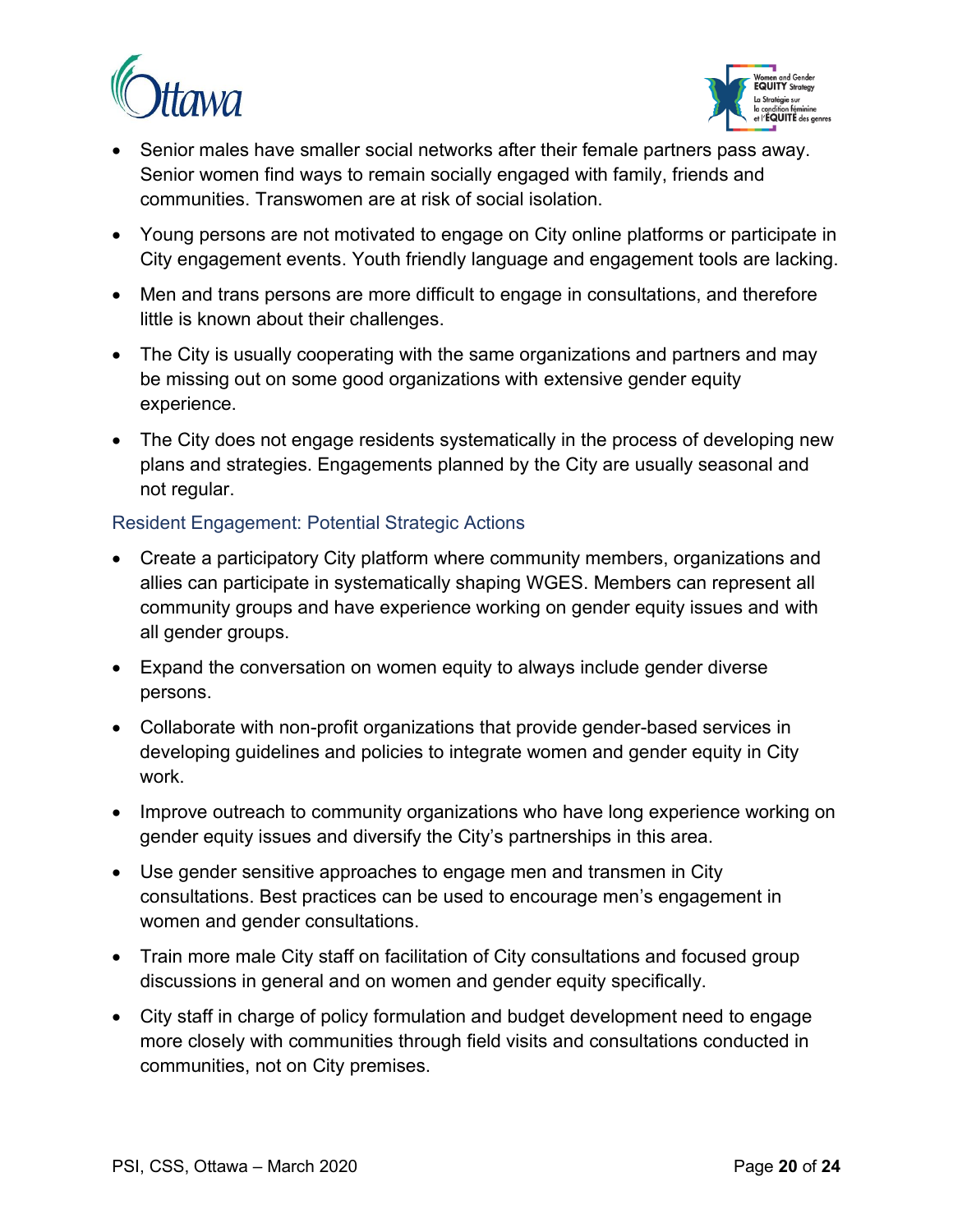



- Engage senior women in paid care (at neighbourhood level) opportunities such as childcare. This could prevent isolation and it would also mean that seniors continue to be productive. It would also make childcare more available and affordable.
- Hold regular meetings and dialogue between City management and front-line staff to discuss women and gender equity issues.
- Capitalize on community seniors with vast expertise to volunteer for the City in public engagement facilitation and outreach.

## <span id="page-21-0"></span>Priority 7 - Training and Awareness Raising

This priority refers to awareness raising and learning activities for City staff to enhance their ability to apply a women and gender lens in their work. The following summarizes what was heard.

## <span id="page-21-1"></span>Training and Awareness: Women and Gender Issues and Barriers

- There is lack of awareness among City staff on general gender equity concepts and sexual and gender-based violence. As a result, some City staff are still questioning the added value of having a gender strategy or the need for gender sensitive data and services.
- City staff and management still carry misconceptions around gender roles and abilities.<sup>11</sup> Frontline City staff lack the knowledge and skills to work with persons from gender diverse backgrounds.
- Staff who have policy, strategy and data related job profiles may lack the knowledge and skills to integrate women and gender equity in their work.
- A practical gender analysis tool is lacking to guide City and staff in their work.

#### <span id="page-21-2"></span>Training and Awareness: Potential Strategic Actions

- City staff and management awareness can be raised on basic gender equity concepts. This includes concepts of gender diversity and gender transition. Awareness raising should address gender social norms, values and attitudes towards a shift in organizational culture.
- Develop checklists and guides to aid City Council and staff to mainstream gender in City work.

 $11$  For example, consultations revealed that some staff believe that female police officers and firefighters are getting their jobs solely because they are women, but they are not strong enough to do the job.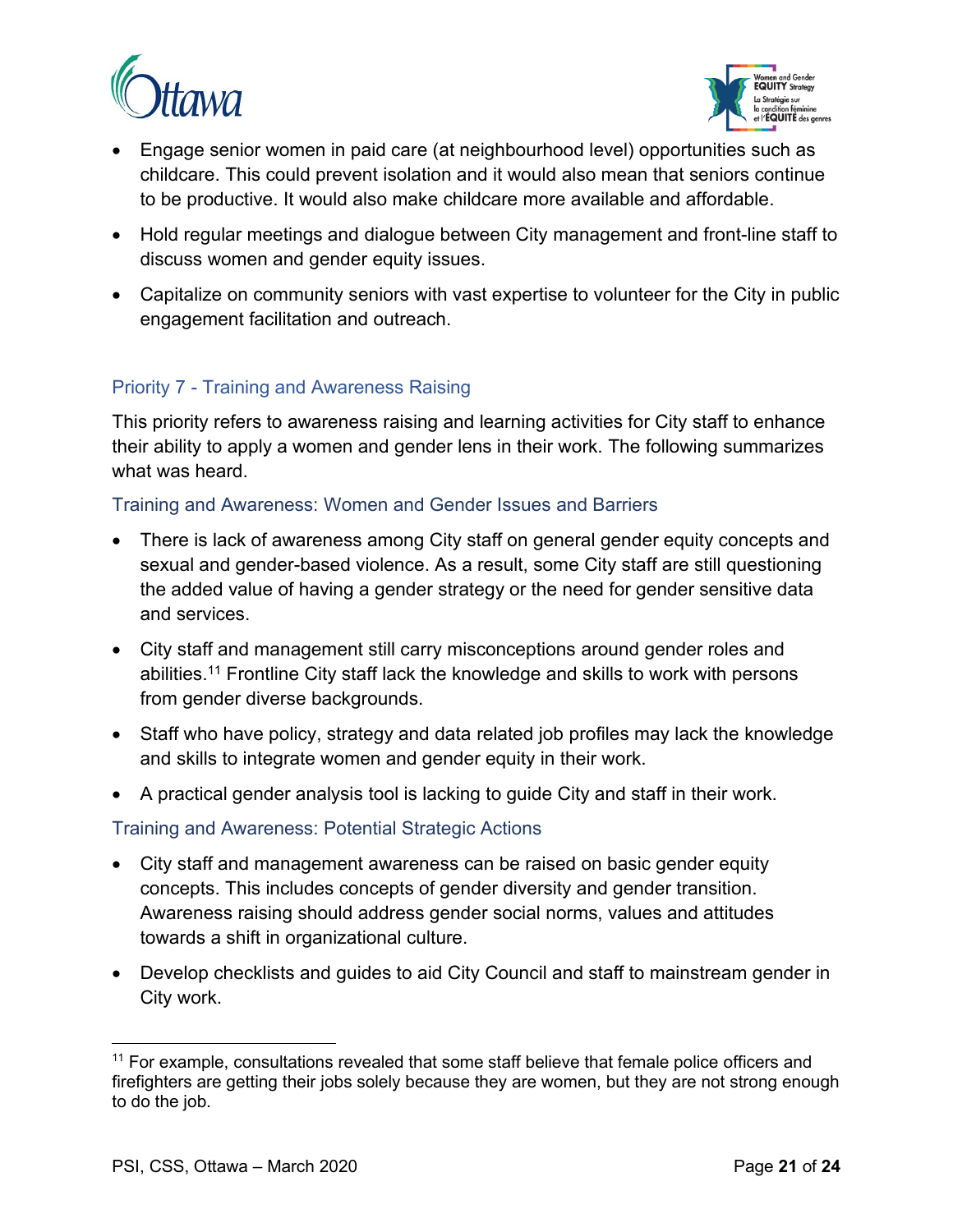



- Train City management and staff on women and gender equity at the team level. Middle management can be engaged with staff to discuss gender in a safe space.
- Use non-formal (out of classroom) activities to raise awareness on gender diversity and equity (such as diversity cafes, staff learning events, and public days on important gender occasions). In addition, explore the use of new methods of communication such as webinars and podcasts.
- Train the City's communication teams on use of representative gender sensitive language, use of non-binary imagery and gender sensitive messages.
- Include gender equity and equality concepts in new City staff orientation packages and training.
- Design gender equity educational materials and online training materials for use of City staff and Council.
- Share best practices in mainstreaming gender equity and lessons learned among departments as a motivation for change (including means to address gender transitioning). This could be included as a permanent column in the staff newsletter (In the Loop) to discuss all gender issues and news.
- The Equity and Inclusion Lens can be refreshed to accommodate needs for more gender specific content. Conduct a follow-up assessment on trainings and use of Equity and Inclusion Lens to identify progress and gaps.
- Include content on women and gender equity in all City communications. This includes adding a section in Council reports to address women and gender equity implications.

## <span id="page-22-0"></span>Priority 8: Resources

*Resources* refers to prioritized resources and services for women and gender diverse persons. This priority was selected by 91% of participants in the WGES consultations. The following summarizes what was heard.

#### <span id="page-22-1"></span>Resources: Women and Gender Issues and Barriers

• Resources allocated to community services targeting women and gender diverse persons are not sufficient. Each year the need for social safety increases but the amount of funding provided by all levels of governments in the forms of grants and financial contributions is decreasing. The provincial government is making tremendous cuts and the municipal government is expected to play an active role in mitigating these cuts.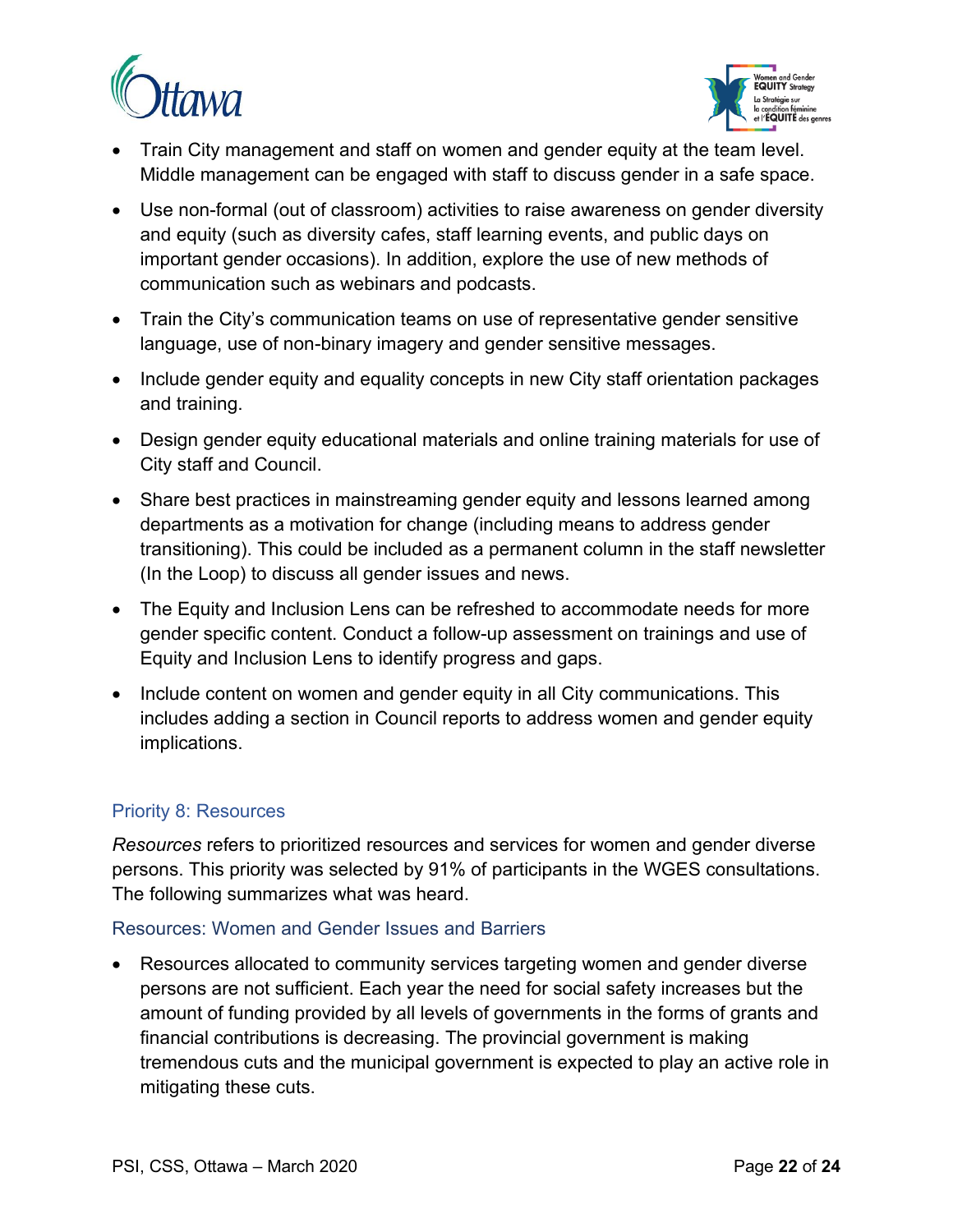



- Limited resources have disproportionately put racialized and Indigenous women and 2SLGBTQ2+ persons at risk. Funding for many programs addressing the needs of Indigenous women and youth has been withdrawn.
- Several community service providers no longer have Indigenous councillors and services for Indigenous women and girls had to be discontinued. Good practices such as emergency lines or regular calling systems for seniors living alone have been discontinued.
- Some gender services are time sensitive. Young females waiting for violence against women counselling or detoxification services cannot afford long waits.
- Funding cuts have directly impacted the service seeking behaviour of vulnerable residents. Fewer vulnerable residents seek services because they have a preconception that they will be turned away.
- Funding cuts have burdened community service providers and resulted in fewer women accessing essential services. Limitation of funding has resulted in loss and layoff of qualified and dedicated front-line workers.
- Programs targeting women coming out of the criminal justice system have limited supports and resources. This is a major barrier for these women to reintegrate into society.
- Other than in the areas of addictions and homelessness, the City's funding programs tend to overlook the gender needs of marginalized men living alone, especially gender diverse men and seniors.
- Programs that engage men in prevention of violence against women and genderbased violence lack funding

## <span id="page-23-0"></span>Resources: Potential Strategic Actions

- Prioritize allocation of social service resources for gender equity programs/services. Commitment to long-term funding of services for women and gender diverse persons allows these services to become sustainable and retain qualified and experienced front-line staff.
- Fund the recruitment of full-time female staff coming from intersectional backgrounds in Housing services.
- Examine budget planning processes using a gender lens, and integrate women and gender equity in City's existing procurement and budget accountability mechanisms.
- Allocate emergency funds for the urgent housing needs of women fleeing abuse or human trafficking.